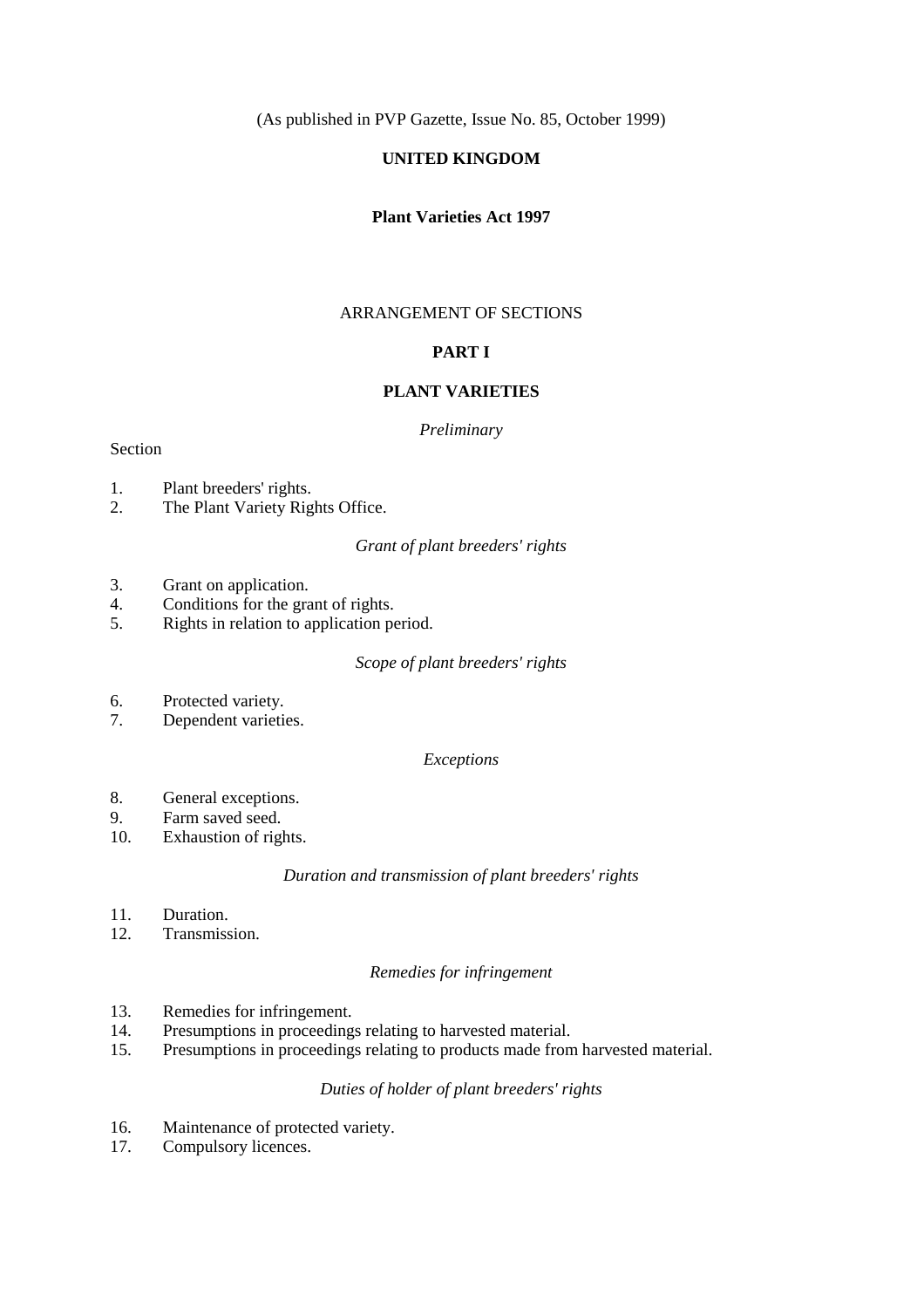# *Naming of protected varieties*

- 18. Selection and registration of names.
- 19. Duty to use registered name.
- 20. Improper use of registered name.

# *Termination and suspension of plant breeders' rights*

- 21. Nullity.
- 22. Cancellation.
- 23. Suspension.

# *Proceedings before the Controller*

- 24. Right to be heard: general.
- 25. Right to be heard: applications for compulsory licences.
- 26. Appeals to the Tribunal.

# *Discharge of the Controller's functions*

- 27. Ministerial guidance.
- 28. Regulations.
- 29. Fees.
- 30. Use of outsiders.

# *False information and representations as to rights*

- 31. False information.
- 32. False representations as to rights.

# *Miscellaneous*

- 33. Exclusion from Restrictive Trade Practices Act 1976.
- 34. Disclosure of information obtained under section 14 or 15.
- 35. Reference collections of plant material.

# *General*

- 36. Offences by bodies corporate, etc.
- 37. Jurisdiction in relation to offences.
- 38. Interpretation of Part I.
- 39. Application of Part I to the Crown.
- 40. Application of Part I to existing rights.

### *Transition*

41. Varieties of recent creation.

# **PART II**

# **THE PLANT VARIETIES AND SEEDS TRIBUNAL**

- 42. The Tribunal.
- 43. Jurisdiction under arbitration agreements.
- 44. Statutory jurisdiction: regulations.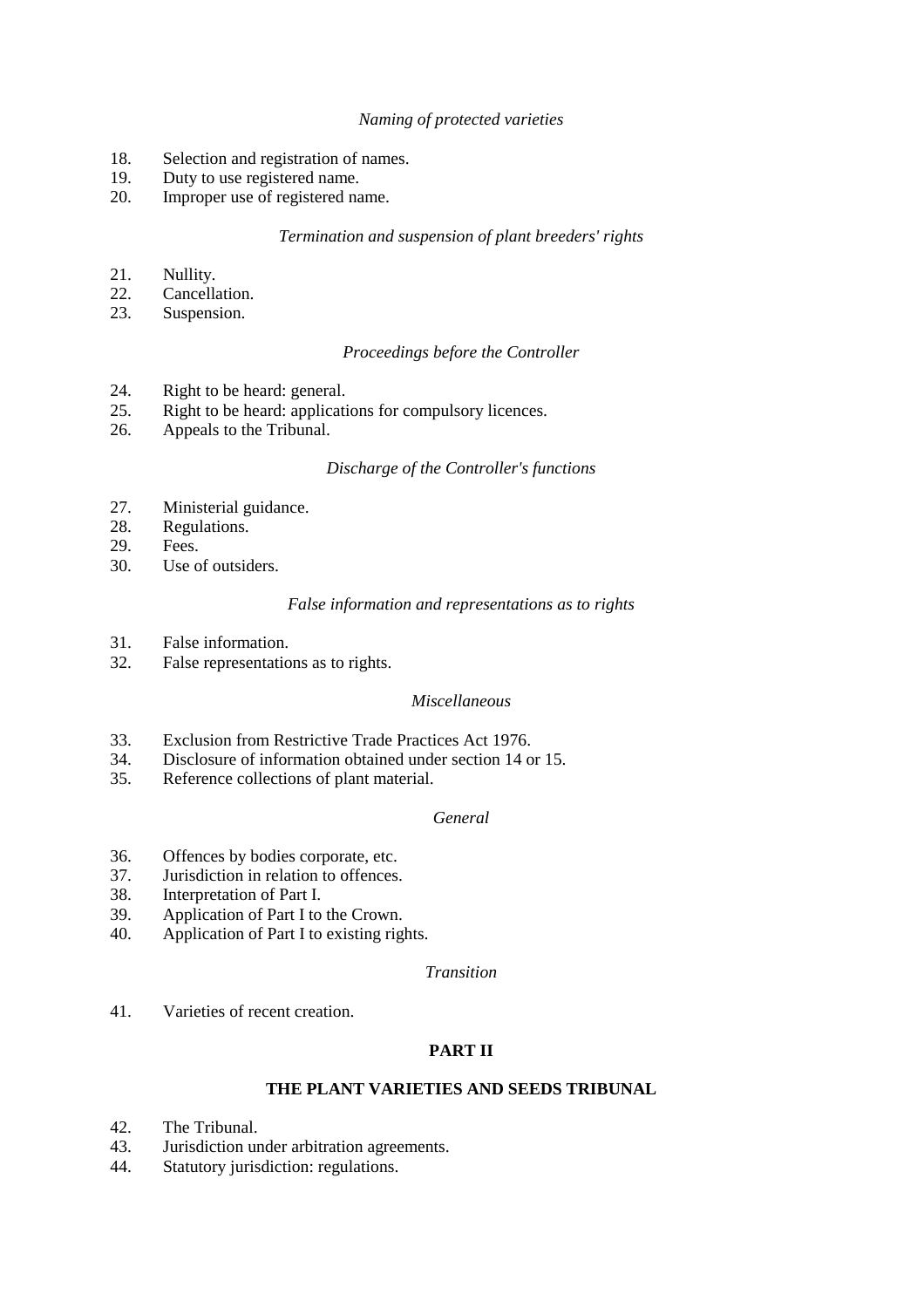- 45. Appeals from the Tribunal.<br>46. Interpretation of Part II.
- Interpretation of Part II.

## **PART III**

# **MISCELLANEOUS AND GENERAL**

### *Miscellaneous*

47. Extension of time limit for institution of proceedings for contravention of seeds regulations.

## *General*

- 48. Regulations and orders.
- 49. General interpretation.
- 50. Receipts.
- 51. Consequential amendments.
- 52. Repeals.<br>53. Extent.
- 53. Extent.<br>54. Short ti
- Short title and commencement.

# SCHEDULES:

Schedule 1 - The Plant Variety Rights Office.

Schedule 2 - Conditions for the grant of plant breeders' rights.

Part I - Criteria for grant of rights.

Part II - Priorities between applicants for rights.

Schedule 3 - The Plant Varieties and Seeds Tribunal.

Schedule 4 - Repeals.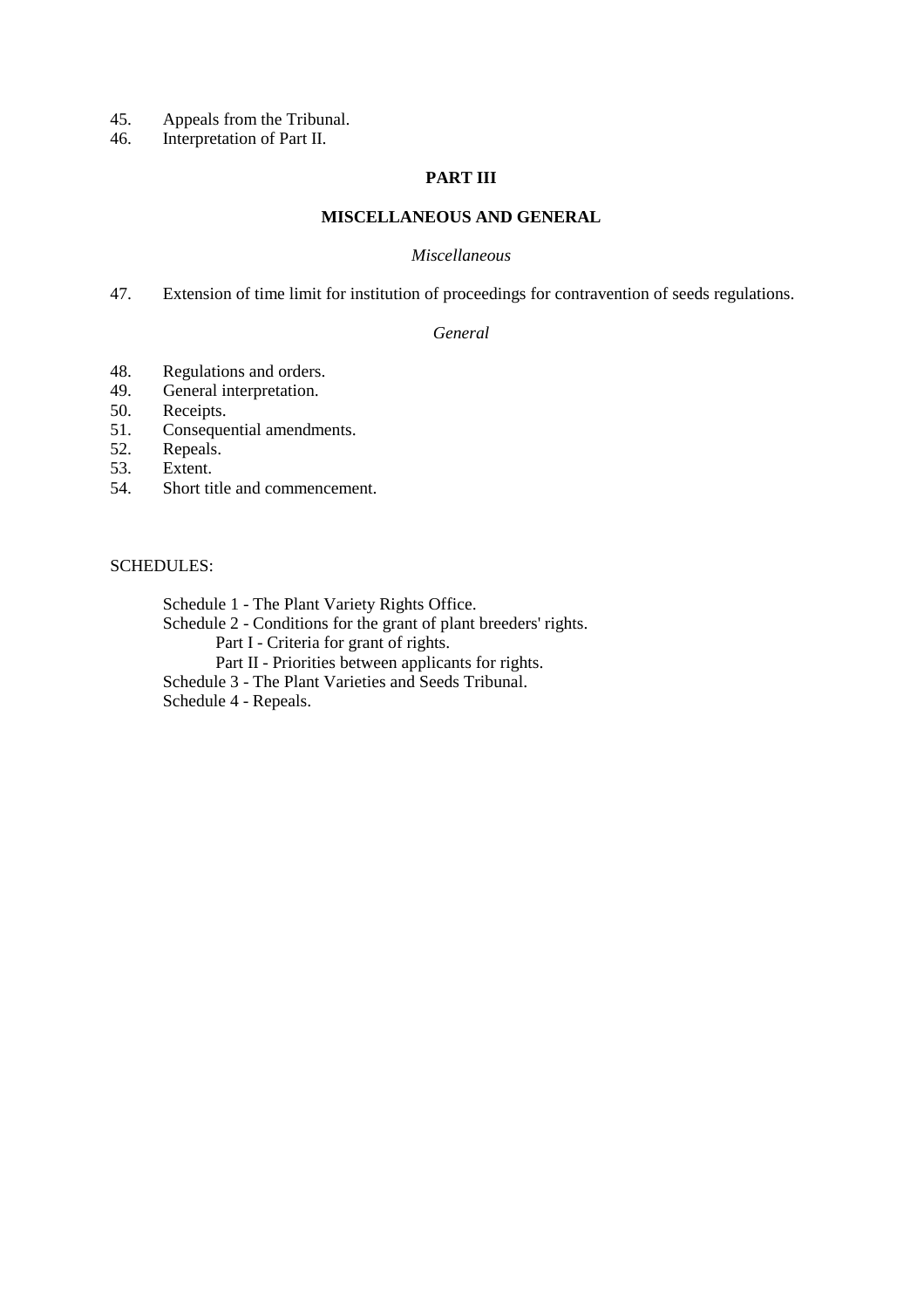# PLANT VARIETIES ACT 1997<sup>123</sup>

An Act to make provision about rights in relation to plant varieties; to make provision about the Plant Varieties and Seeds Tribunal; to extend the time limit for institution of proceedings for contravention of seeds regulations; and for connected purposes.

# **PART I**

# **PLANT VARIETIES**

## *Preliminary*

## Section 1

### Plant breeders' rights

(1) Rights, to be known as plant breeders' rights, may be granted in accordance with this Part of this Act.

(2) Plant breeders' rights may subsist in varieties of all plant genera and species.

(3) For the purposes of this Act, "variety" means a plant grouping within a single botanical taxon of the lowest known rank, which grouping, irrespective of whether the conditions for the grant of plant breeders' rights (which are laid down in section 4 below) are met, can be-

- (a) defined by the expression of the characteristics resulting from a given genotype or combination of genotypes,
- (b) distinguished from any other plant grouping by the expression of at least one of those characteristics, and
- (c) considered as a unit with regard to its suitability for being propagated unchanged.

### Section 2

### The Plant Variety Rights Office

(1) The office known as the Plant Variety Rights Office shall continue in being for the purposes of this Part of this Act under the immediate control of an officer appointed by the Ministers and known as the Controller of Plant Variety Rights ("the Controller").

(2) Schedule 1 to this Act (which makes further provision about the Plant Variety Rights Office) shall have effect.

### *Grant of plant breeders' rights*

### Section 3

 $\overline{a}$ 

<sup>1</sup> 1997 Chapter 66

<sup>&</sup>lt;sup>2</sup> Enacted on November 27, 1997

 $3$  This Act, other than sections 49, 53 and 54(b), entered into force on May 8, 1998. (Sections 49, 53 and 54 were bought into force on November 27, 1997)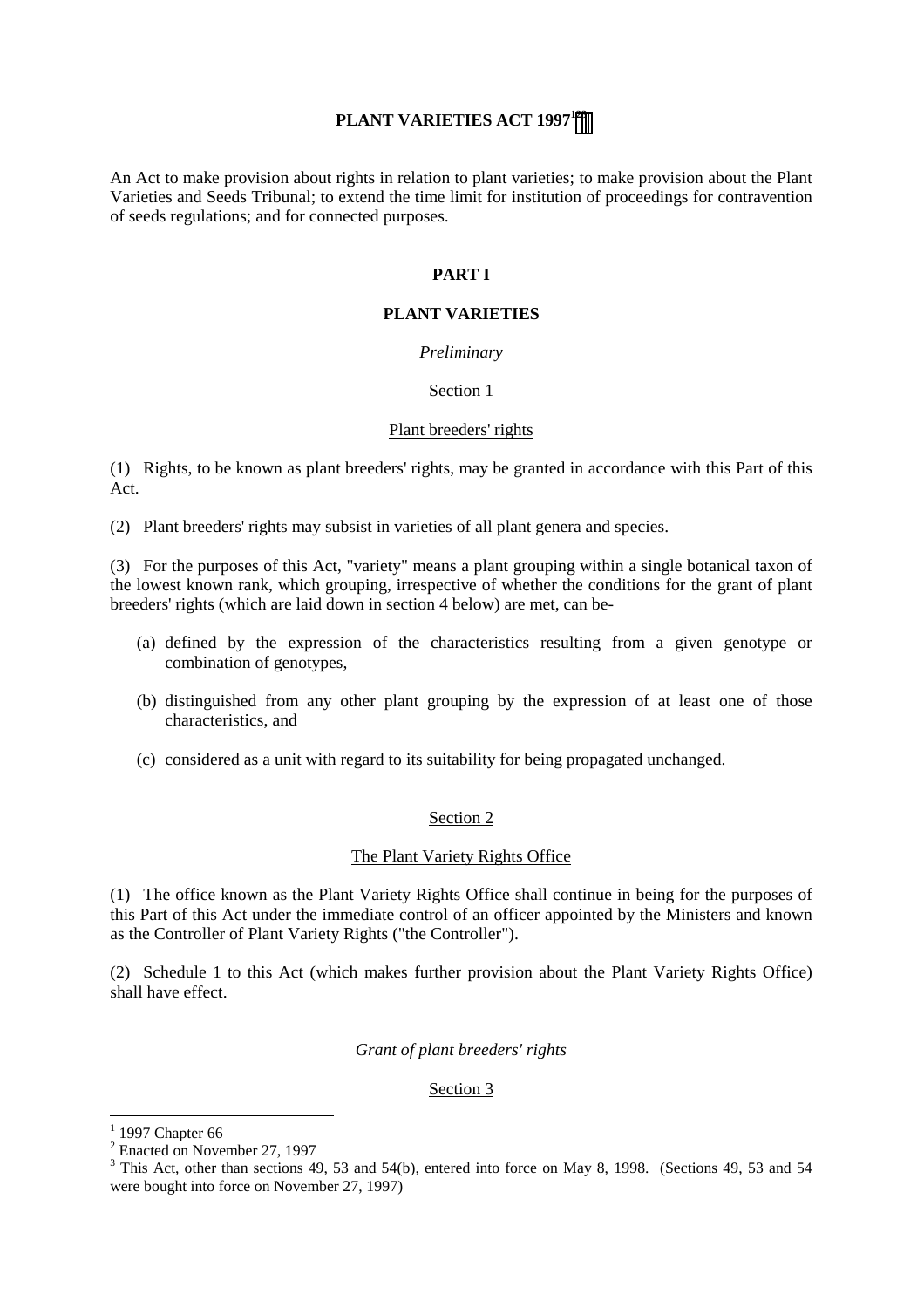## Grant on application.

(1) Subject to this Part of this Act, plant breeders' rights shall be granted to an applicant by the Controller on being satisfied that the conditions laid down in section 4 below are met.

(2) The Controller may by notice require an applicant for the grant of plant breeders' rights to provide him, within such time as may be specified in the notice, with such information, documents, plant or other material, facilities or test or trial results relevant to the carrying out of his function under subsection (1) above as may be so specified.

(3) If an applicant fails to comply with a notice under subsection (2) above within the period specified in the notice, the Controller may refuse the application.

### Section 4

### Conditions for the grant of rights.

(1) The conditions which must be met in relation to an application for the grant of plant breeders' rights are-

- (a) that the variety to which the application relates is a qualifying variety, and
- (b) that the person by whom the application is made is the person entitled to the grant of plant breeders' rights in respect of the variety to which it relates.
- (2) For the purposes of subsection (1) above, a variety is a qualifying variety if it is-
	- (a) distinct,
	- (b) uniform,
	- (c) stable, and
	- (d) new;

and Part I of Schedule 2 to this Act has effect for the purpose of determining whether these criteria are met.

(3) Subject to subsections (4) and (5) below, the person entitled to the grant of plant breeders' rights in respect of a variety is the person who breeds it, or discovers and develops it, or his successor in title.

(4) If a person breeds a variety, or discovers and develops it, in the course of his employment, then, subject to agreement to the contrary, his employer, or his employer's successor in title, is the person entitled to the grant of plant breeders' rights in respect of it.

(5) Part II of Schedule 2 to this Act shall have effect as respects priorities between two or more persons who have independently bred, or discovered and developed, a variety.

(6) In this section and Schedule 2 to this Act, references to the discovery of a variety are to the discovery of a variety, whether growing in the wild or occurring as a genetic variant, whether artificially induced or not.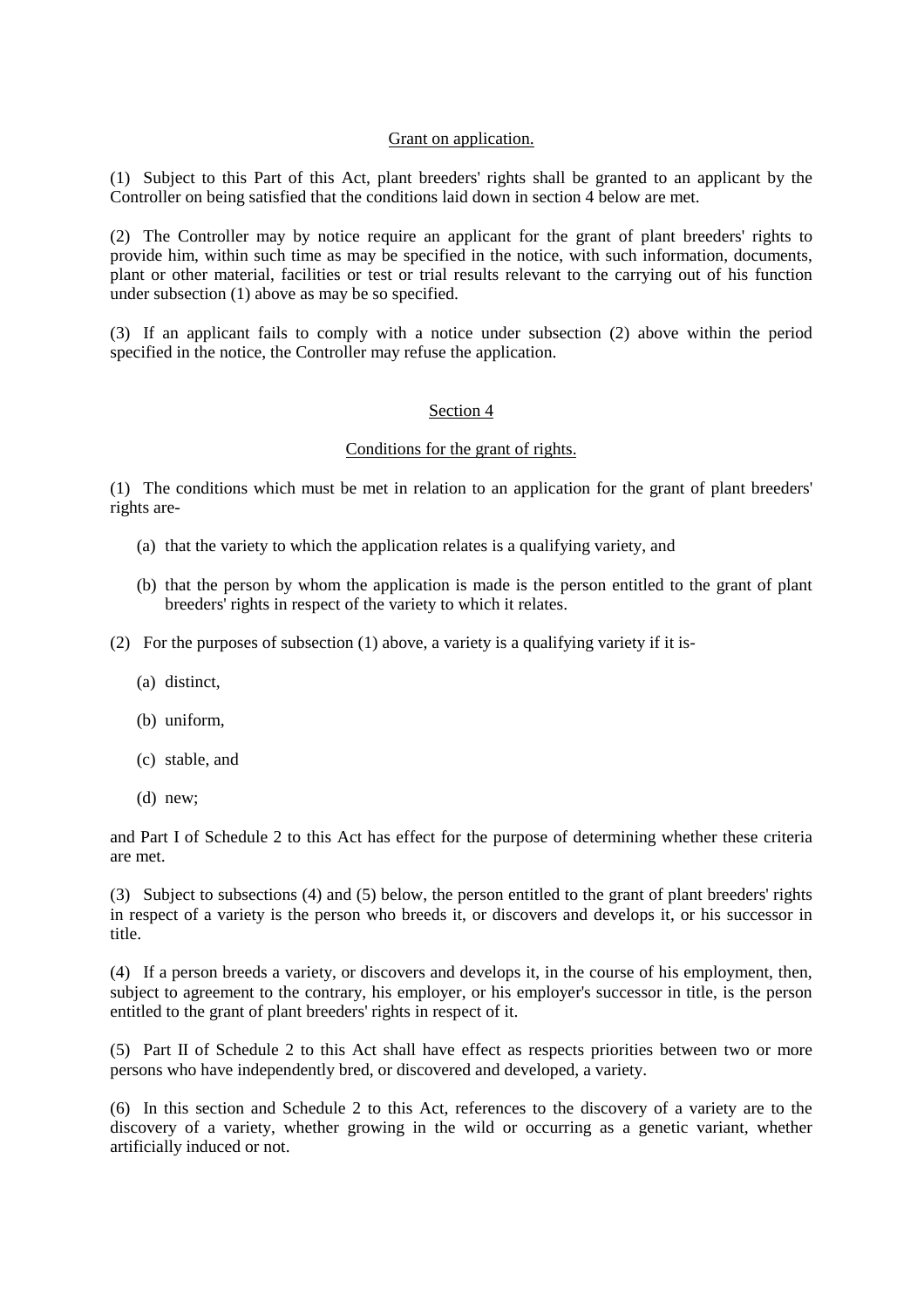# Section 5

## Rights in relation to application period.

(1) If an application for plant breeders' rights is granted, the holder of the rights shall be entitled to reasonable compensation for anything done during the application period which, if done after the grant of the rights, would constitute an infringement of them.

(2) In subsection (1) above, "application period", in relation to a grant of plant breeders' rights, means the period-

- (a) beginning with the day on which details of the application for the grant of the rights are published in the gazette, and
- (b) ending with the grant of the rights.

### *Scope of plant breeders' rights*

## Section 6

### Protected variety.

(1) Plant breeders' rights shall have effect to entitle the holder to prevent anyone doing any of the following acts as respects the propagating material of the protected variety without his authority, namely-

- (a) production or reproduction (multiplication),
- (b) conditioning for the purpose of propagation,
- (c) offering for sale,
- (d) selling or other marketing,
- (e) exporting,
- (f) importing,
- (g) stocking for any of the purposes mentioned in paragraphs (a) to (f) above, and
- (h) any other act prescribed for the purposes of this provision.

(2) The holder of plant breeders' rights may give authority for the purposes of subsection (1) above with or without conditions or limitations.

(3) The rights conferred on the holder of plant breeders' rights by subsections (1) and (2) above shall also apply as respects harvested material obtained through the unauthorised use of propagating material of the protected variety, unless he has had a reasonable opportunity before the harvested material is obtained to exercise his rights in relation to the unauthorised use of the propagating material.

(4) In the case of a variety of a prescribed description, the rights conferred on the holder of plant breeders' rights by subsections (1) and (2) above shall also apply as respects any product which-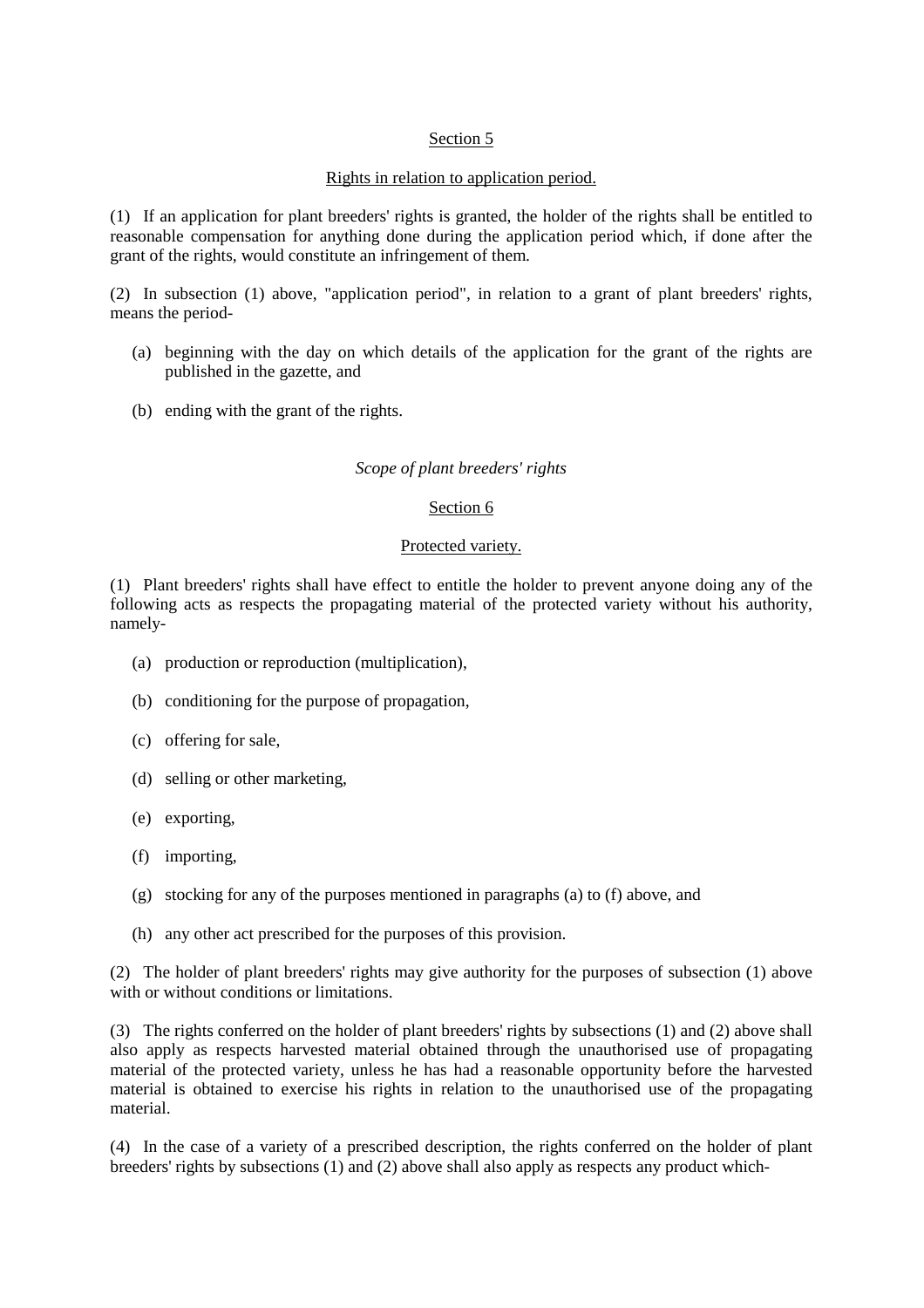- (a) is made directly from harvested material in relation to which subsection (3) above applies, and
- (b) is of a prescribed description,

unless subsection (5) below applies.

(5) This subsection applies if, before the product was made, any act mentioned in subsection (1) above was done as respects the harvested material from which the product was made and either-

- (a) the act was done with the authority of the holder of the plant breeders' rights, or
- (b) the holder of those rights had a reasonable opportunity to exercise them in relation to the doing of the act.
- (6) In this section-
	- (a) "prescribed" means prescribed by regulations made by the Ministers, and
	- (b) references to harvested material include entire plants and parts of plants.

## Section 7

## Dependent varieties.

(1) The holder of plant breeders' rights shall have, in relation to any variety which is dependent on the protected variety, the same rights as he has under section 6 above in relation to the protected variety.

- (2) For the purposes of this section, one variety is dependent on another if-
	- (a) its nature is such that repeated production of the variety is not possible without repeated use of the other variety, or
	- (b) it is essentially derived from the other variety and the other variety is not itself essentially derived from a third variety.

(3) For the purposes of subsection (2) above, a variety shall be deemed to be essentially derived from another variety ("the initial variety") if-

- (a) it is predominantly derived from-
	- (i) the initial variety, or
	- (ii) a variety that is itself predominantly derived from the initial variety,

while retaining the expression of the essential characteristics resulting from the genotype or combination of genotypes of the initial variety,

(b) it is clearly distinguishable from the initial variety by one or more characteristics which are capable of a precise description, and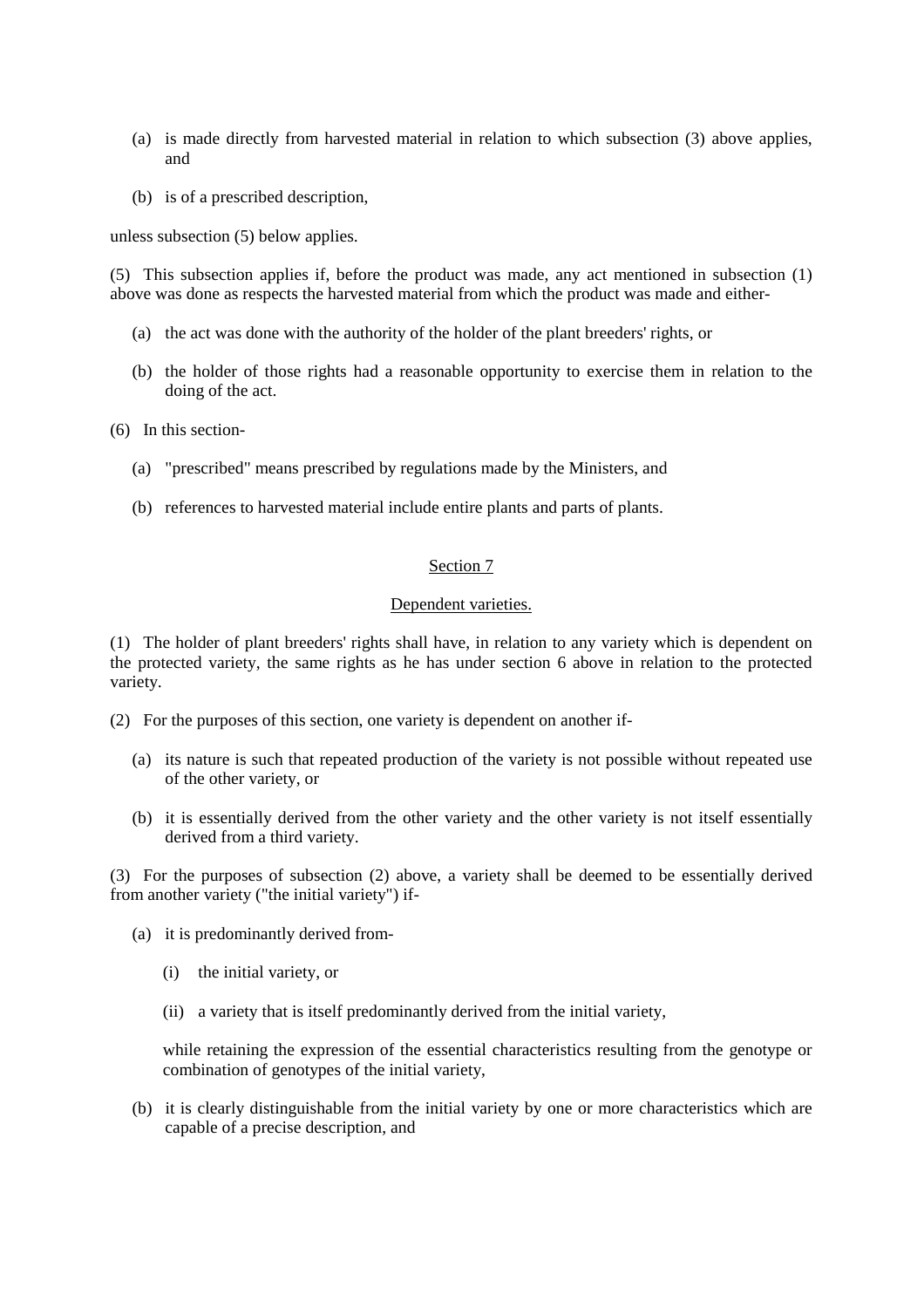- (c) except for the differences which result from the act of derivation, it conforms to the initial variety in the expression of the essential characteristics that result from the genotype or combination of genotypes of the initial variety.
- (4) For the purposes of subsection (3) above, derivation may, for example, be by-
	- (a) the selection of-
		- (i) a natural or induced mutant,
		- (ii) a somaclonal variant, or
		- (iii) a variant individual from plants of the initial variety,
	- (b) backcrossing, or
	- (c) transformation by genetic engineering.

(5) Subsection (1) above shall not apply where the existence of the dependent variety was common knowledge immediately before the coming into force of this Act.

## *Exceptions*

# Section 8

## General exceptions.

Plant breeders' rights shall not extend to any act done-

- (a) for private and non-commercial purposes,
- (b) for experimental purposes, or
- (c) for the purpose of breeding another variety.

### Section 9

### Farm saved seed.

(1) Subject to subsection (2) below, plant breeders' rights shall not extend to the use by a farmer for propagating purposes in the field, on his own holding, of the product of the harvest which he has obtained by planting on his own holding propagating material of-

- (a) the protected variety, or
- (b) a variety which is essentially derived from the protected variety.

(2) Subsection (1) above only applies if the material is of a variety which is of a species or group specified for the purposes of this subsection by order made by the Ministers.

(3) If a farmer's use of material is excepted from plant breeders' rights by subsection (1) above, he shall, at the time of the use, become liable to pay the holder of the rights equitable remuneration,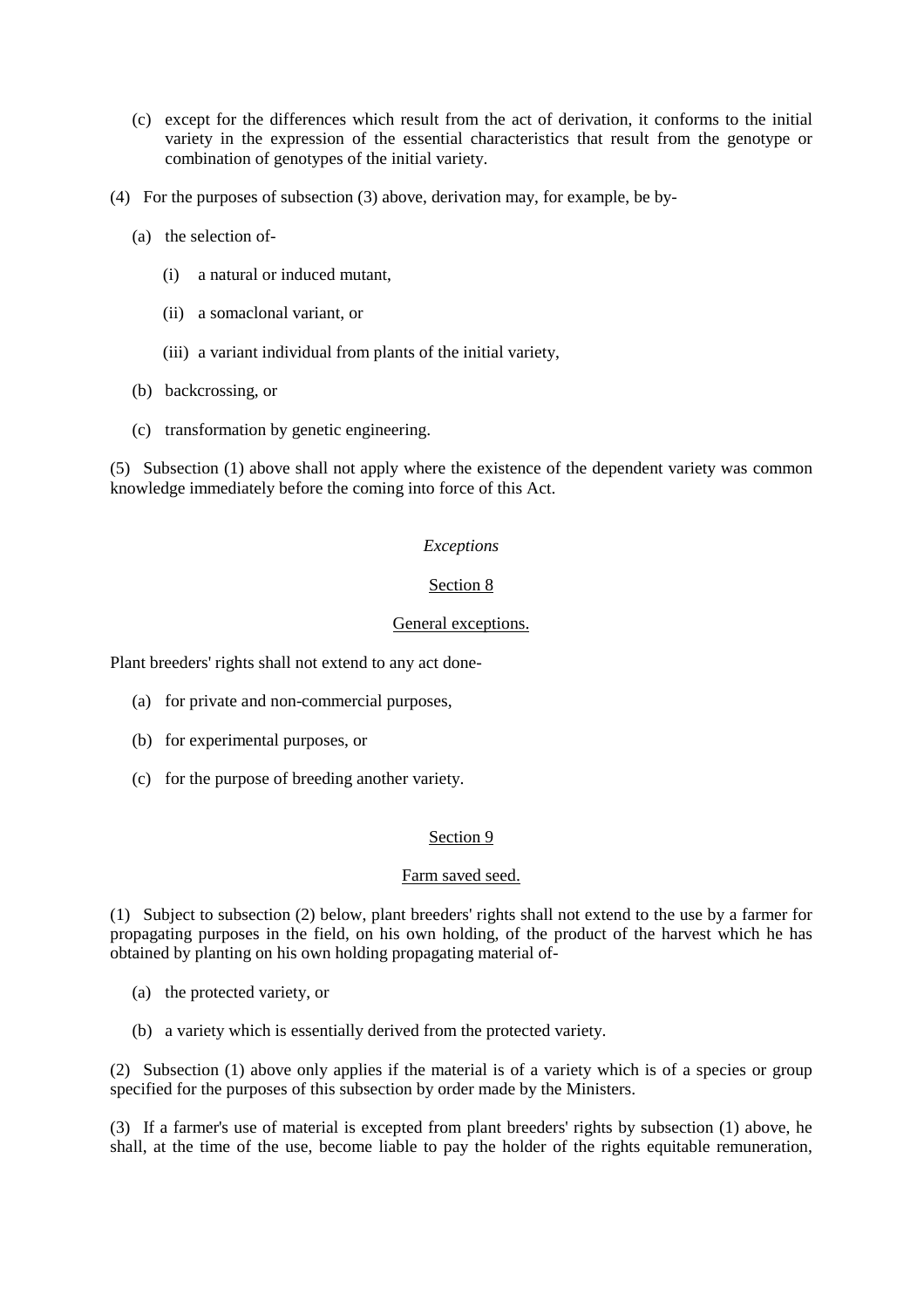which shall be sensibly lower than the amount charged for the production of propagating material of the same variety in the same area with the holder's authority.

(4) Subsection (3) above shall not apply to a farmer who is considered to be a small farmer for the purposes of Article 14(3) third indent of the Council Regulation.

- (5) Subsection (3) above shall not apply if-
	- (a) before the day on which this Part of this Act comes into force, the farmer has, in relation to the variety concerned, engaged in use of the kind to which subsection (1) above applies, and
	- (b) no remuneration was payable in respect of that use.

(6) The Ministers may by order provide that, on such date after 30th June 2001 as may be specified in the order, subsection (5) above shall cease to have effect in relation to a variety so specified, or varieties of a species or group so specified.

- (7) The Ministers may by regulations-
	- (a) make provision enabling-
		- (i) holders of plant breeders' rights to require farmers or seed processors, and
		- (ii) farmers or seed processors to require holders of plant breeders' rights,

to supply such information as may be specified in the regulations, being information the supply of which the Ministers consider necessary for the purposes of this section,

- (b) make provision restricting the circumstances in which the product of a harvest of a variety which is subject to plant breeders' rights may be moved, for the purpose of being processed for planting, from the holding on which it was obtained, and
- (c) make provision for the purpose of enabling the Ministers to monitor the operation of any provision of this section or regulations under this section.

(8) Regulations under subsection (7)(a) above may include provision imposing obligations of confidence in relation to information supplied by virtue of the regulations.

(9) Subsections (3) and (4) of section 7 above shall apply for the purposes of subsection (1)(b) above as they apply for the purposes of subsection (2) of that section.

(10) For the purposes of subsection (3) above, remuneration shall be taken to be sensibly lower if it would be taken to be sensibly lower within the meaning of Article 14(3) fourth indent of the Council Regulation.

(11) In this section, references to a farmer's own holding are to any land which he actually exploits for plant growing, whether as his property or otherwise managed under his own responsibility and on his own account.

(12) The Ministers may by order amend this section as they think fit for the purpose of securing that it corresponds with the provisions for the time being of the law relating to Community plant variety rights about farm saved seed.

# Section 10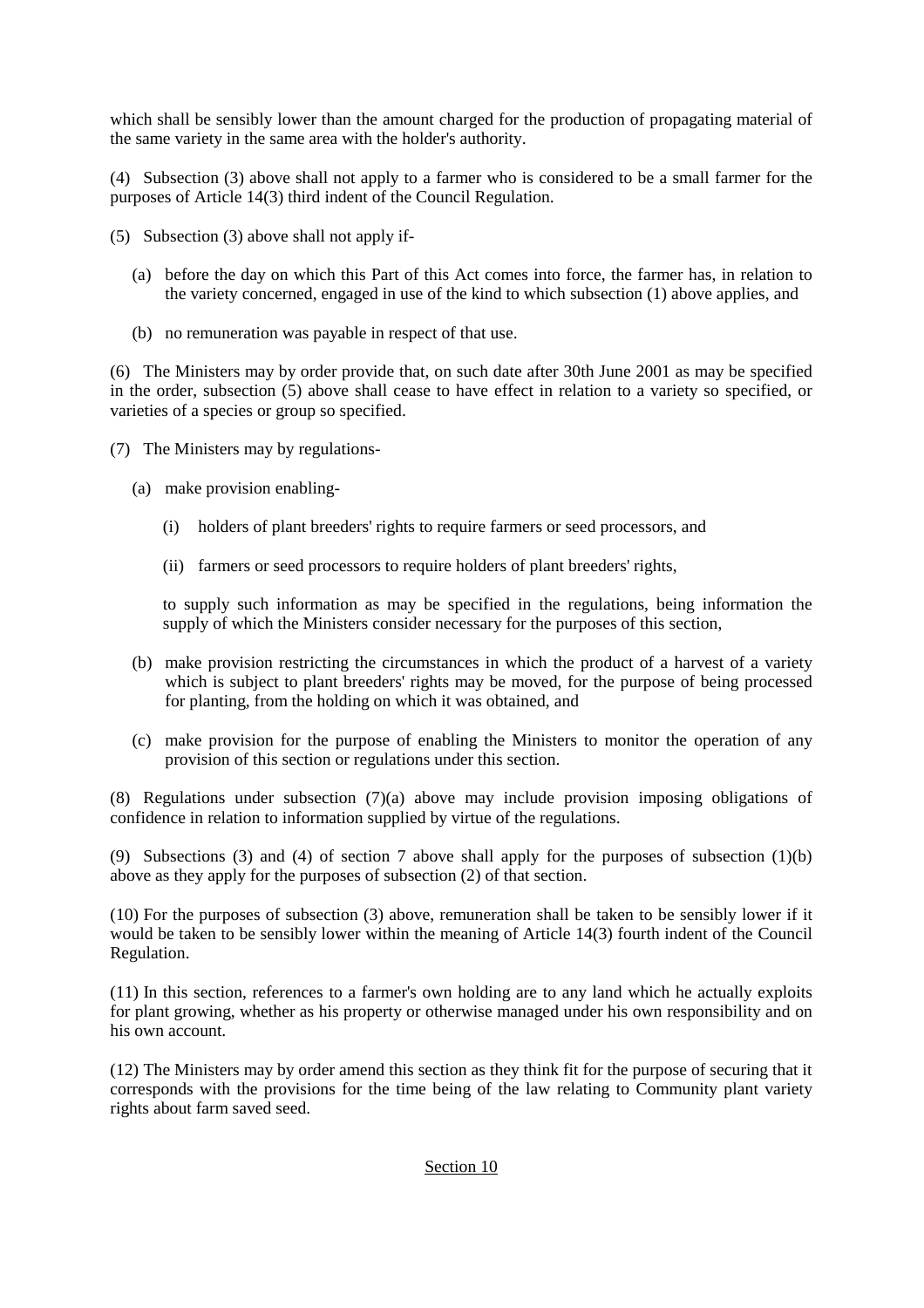## Exhaustion of rights.

- (1) Plant breeders' rights shall not extend to any act concerning material of a variety if the material-
	- (a) has been sold or otherwise marketed in the United Kingdom by, or with the consent of, the holder of the rights, or
	- (b) is derived from material which has been so sold or otherwise marketed.
- (2) Subsection (1) above shall not apply where the act involves-
	- (a) further propagation of the variety, or
	- (b) the export of material which enables propagation of the variety to a non-qualifying country, otherwise than for the purposes of final consumption.

(3) For the purposes of subsection (2)(b) above, a non-qualifying country is one which does not provide for the protection of varieties of the genus or species to which the variety belongs.

- (4) In this section, "material", in relation to a variety, means-
	- (a) any kind of propagating material of the variety,
	- (b) harvested material of the variety, including entire plants and parts of plants, and
	- (c) any product made directly from material falling within paragraph (b) above.

#### *Duration and transmission of plant breeders' rights*

### Section 11

### Duration.

- (1) A grant of plant breeders' rights shall have effect-
	- (a) in the case of potatoes, trees and vines, for 30 years from the date of the grant, and
	- (b) in other cases, for 25 years from that date.

(2) The Ministers may by regulations provide that, in relation to varieties of a species or group specified in the regulations, subsection (1) above shall have effect with the substitution in paragraph (a) or (b), as the case may be, of such longer period, not exceeding-

- (a) in the case of paragraph (a), 35 years, and
- (b) in the case of paragraph (b), 30 years,

as may be so specified.

(3) The period for which a grant of plant breeders' rights has effect shall not be affected by the fact it becomes impossible to invoke the rights-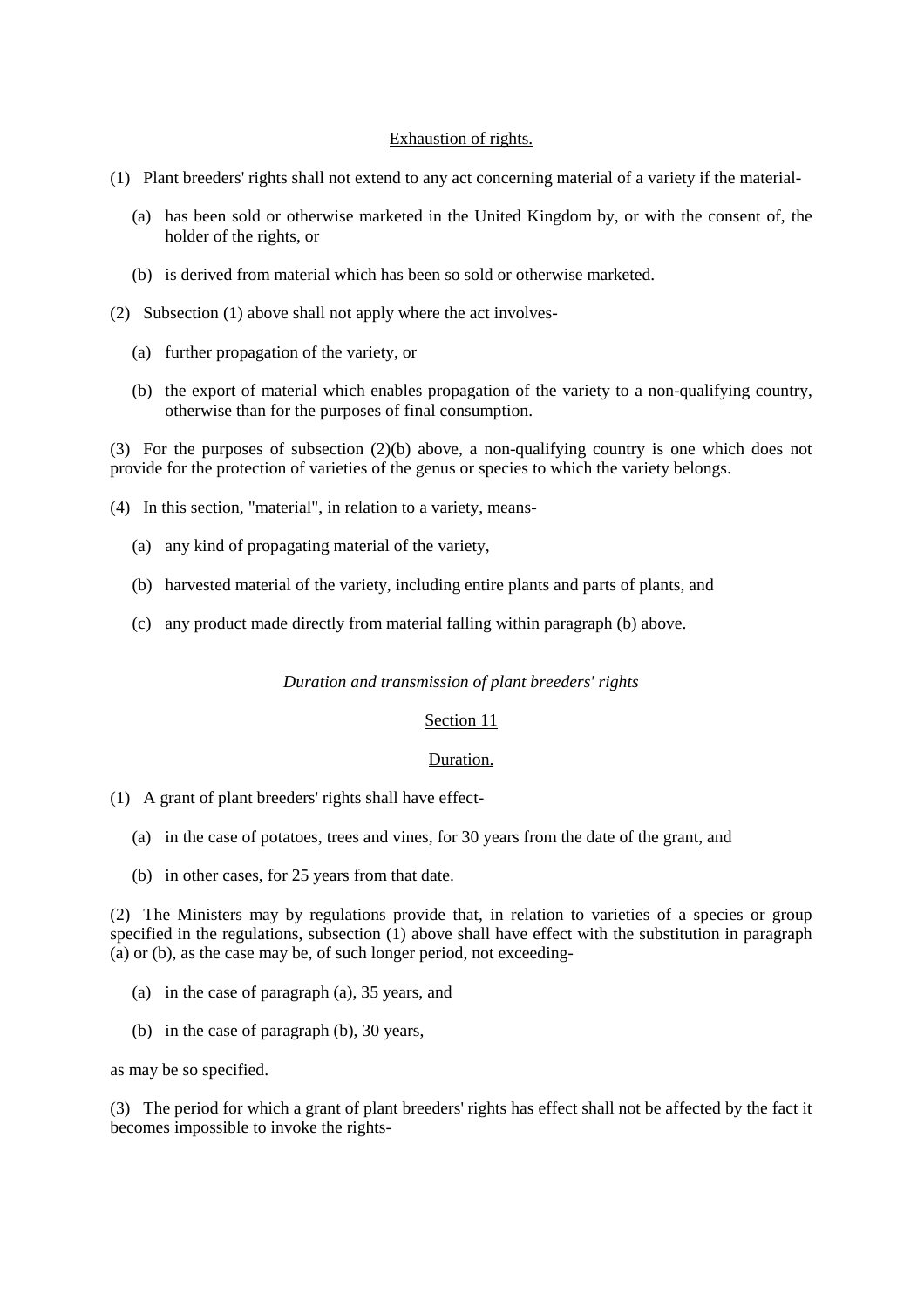- (a) because of Article 92(2) of the Council Regulation (effect of subsequent grant of Community plant variety right), or
- (b) because of suspension under section 23 below.

# Section 12

# Transmission.

Plant breeders' rights shall be assignable like other kinds of proprietary rights, but in any case rights under section 6 above and rights under section 7 above may not be assigned separately.

## *Remedies for infringement*

## Section 13

# Remedies for infringement.

(1) Plant breeders' rights shall be actionable at the suit of the holder of the rights.

(2) In any proceedings for the infringement of plant breeders' rights, all such relief by way of damages, injunction, interdict, account or otherwise shall be available as is available in any corresponding proceedings in respect of infringements of other proprietary rights.

# Section 14

# Presumptions in proceedings relating to harvested material.

(1) This section applies to any proceedings for the infringement of plant breeders' rights as respects harvested material.

(2) If, in any proceedings to which this section applies, the holder of the plant breeders' rights proves, in relation to any of the material to which the proceedings relate-

- (a) that it has been the subject of an information notice given to the defendant by or on behalf of the holder, and
- (b) that the defendant has not, within the prescribed time after the service of the notice, supplied the holder with the information about it requested in the notice,

then, as regards the material in relation to which the holder proves that to be the case, the presumptions mentioned in subsection (3) below shall apply, unless the contrary is proved or the defendant shows that he had a reasonable excuse for not supplying the information.

(3) The presumptions are-

- (a) that the material was obtained through unauthorised use of propagating material, and
- (b) that the holder did not have a reasonable opportunity before the material was obtained to exercise his rights in relation to the unauthorised use of the propagating material.
- (4) The reference in subsection (2) above to an information notice is to a notice which-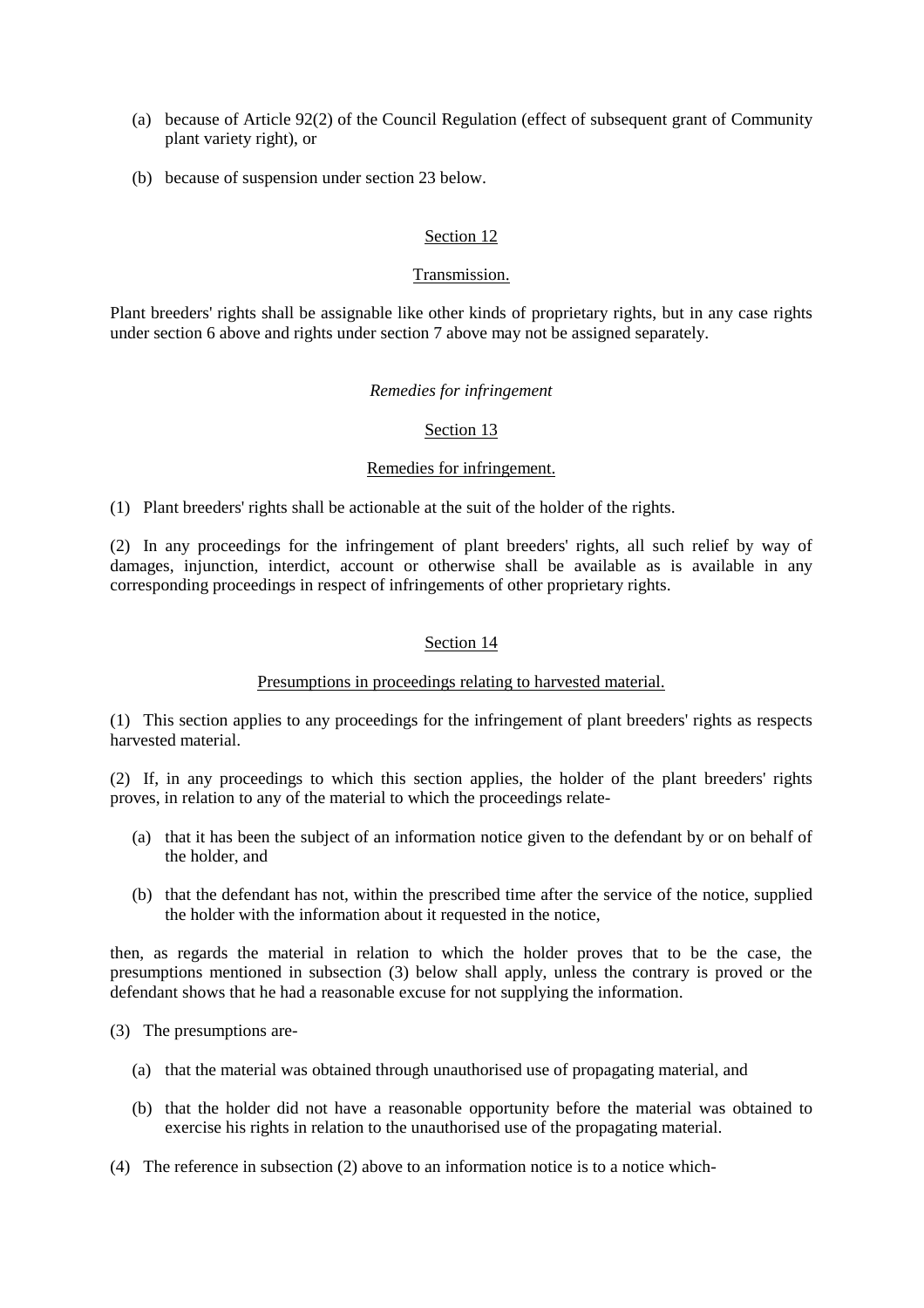- (a) is in the prescribed form,
- (b) specifies the material to which it relates,
- (c) contains, in relation to that material, a request for the supply of the prescribed, but no other, information, and
- (d) contains such other particulars as may be prescribed.
- (5) In this section, "prescribed" means prescribed by regulations made by the Ministers.

# Section 15

### Presumptions in proceedings relating to products made from harvested material.

(1) This section applies to any proceedings for the infringement of plant breeders' rights as respects any product made directly from harvested material.

(2) If, in any proceedings to which this section applies, the holder of the plant breeders' rights proves, in relation to any product to which the proceedings relate-

- (a) that it has been the subject of an information notice given to the defendant by or on behalf of the holder, and
- (b) that the defendant has not, within the prescribed time after the service of the notice, supplied the holder with the information about it requested in the notice,

then, as regards the product in relation to which the holder proves that to be the case, the presumptions mentioned in subsection (3) below shall apply, unless the contrary is proved or the defendant shows that he had a reasonable excuse for not supplying the information.

- (3) The presumptions are-
	- (a) that the harvested material from which the product was made was obtained through unauthorised use of propagating material,
	- (b) that the holder did not have a reasonable opportunity before the harvested material was obtained to exercise his rights in relation to the unauthorised use of the propagating material, and
	- (c) that no relevant act was done, before the product was made, as respects the harvested material from which it was made.

(4) An act is relevant for the purposes of subsection  $(3)(c)$  above if it is mentioned in section  $6(1)$ above and is-

- (a) done with the authority of the holder, or
- (b) one in relation to the doing of which he has a reasonable opportunity to exercise his rights.
- (5) The reference in subsection (2) above to an information notice is to a notice which-
	- (a) is in the prescribed form,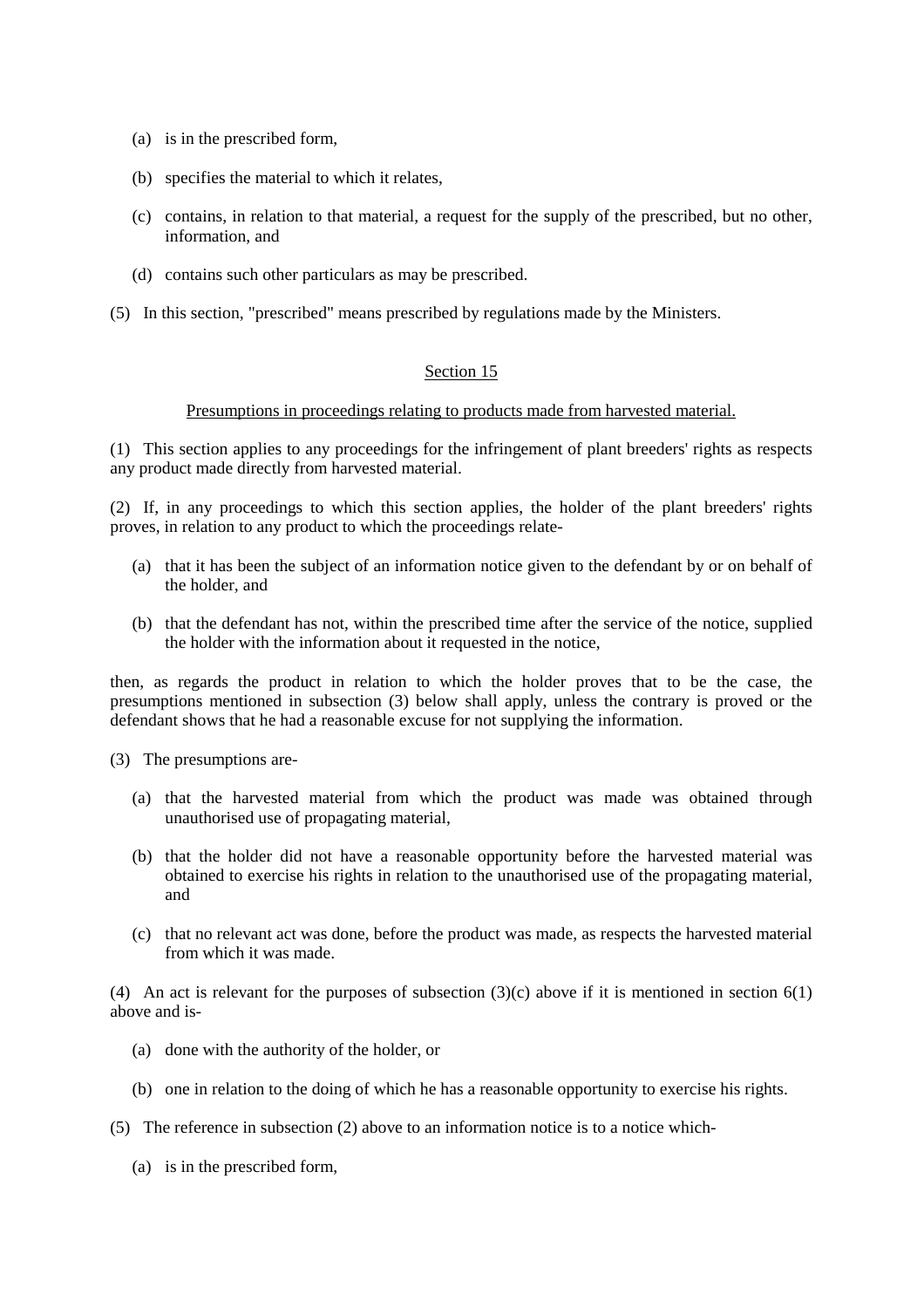- (b) specifies the product to which it relates,
- (c) contains, in relation to that product, a request for the supply of the prescribed, but no other, information, and
- (d) contains such other particulars as may be prescribed.
- (6) In this section, "prescribed" means prescribed by regulations made by the Ministers.

# *Duties of holder of plant breeders' rights*

## Section 16

### Maintenance of protected variety.

(1) The holder of any plant breeders' rights shall ensure that, throughout the period for which the grant of the rights has effect, he is in a position to produce to the Controller propagating material which is capable of producing the protected variety.

(2) The holder of any plant breeders' rights shall give to the Controller, within such time as he may specify, all such information and facilities as he may request for the purpose of satisfying himself that the holder is fulfilling his duty under subsection (1) above.

(3) The facilities to be given under subsection (2) above include facilities for the inspection by or on behalf of the Controller of the measures taken for the preservation of the protected variety.

### Section 17

### Compulsory licences.

(1) Subject to subsections (2) and (3) below, if the Controller is satisfied on application that the holder of any plant breeders' rights-

- (a) has unreasonably refused to grant a licence to the applicant, or
- (b) has imposed or put forward unreasonable terms in granting, or offering to grant, a licence to the applicant,

he may grant to the applicant in the form of a licence under this section any such rights as might have been granted by the holder.

(2) The Controller shall not grant an application for a licence under this section unless he is satisfied-

- (a) that it is necessary to do so for the purpose of securing that the variety to which the application relates-
	- (i) is available to the public at reasonable prices,
	- (ii) is widely distributed, or
	- (iii) is maintained in quality,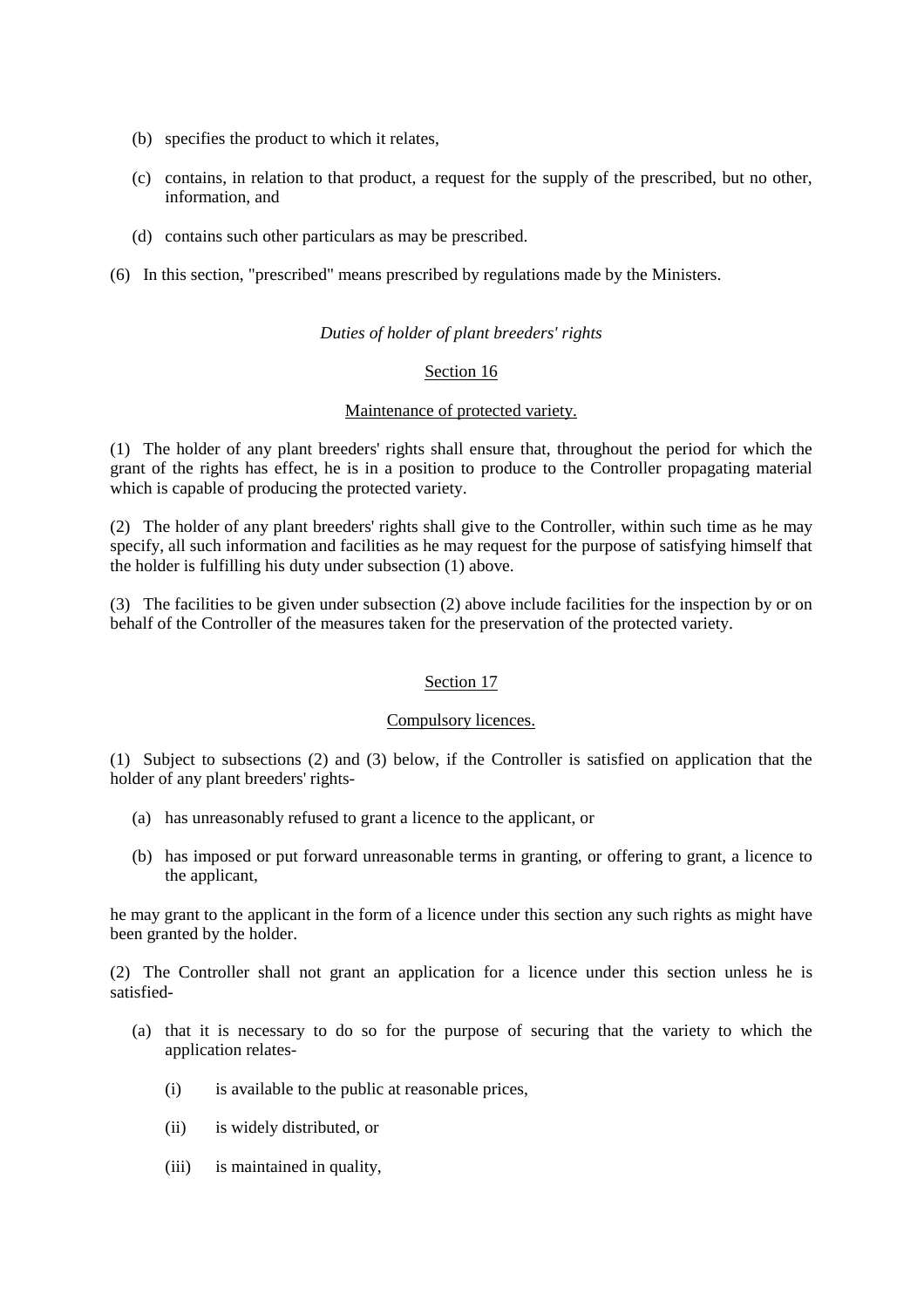- (b) that the applicant is financially and otherwise in a position to exploit in a competent and businesslike manner the rights to be conferred on him, and
- (c) that the applicant intends so to exploit those rights.
- (3) A licence under this section shall not be an exclusive licence.

(4) A licence under this section shall be on such terms as the Controller thinks fit and, in particular, may include-

- (a) terms as to the remuneration payable to the holder of the plant breeders' rights, and
- (b) terms obliging the holder of the plant breeders' rights to make propagating material available to the holder of the licence.

(5) In deciding on what terms to grant an application for a licence under this section, the Controller shall have regard to the desirability of securing-

- (a) that the variety to which the application relates-
	- (i) is available to the public at reasonable prices,
	- (ii) is widely distributed, and
	- (iii) is maintained in quality, and
- (b) that there is reasonable remuneration for the holder of the plant breeders' rights to which the application relates.

(6) An application for a licence under this section may be granted whether or not the holder of the plant breeders' rights to which the application relates has granted licences to the applicant or any other person.

(7) If and so far as any agreement purports to bind any person not to apply for a licence under this section, it shall be void.

(8) If-

- (a) a licence under this section is granted as respects a variety of a species or group in relation to which a period is specified for the purposes of this provision by regulations made by the Ministers, and
- (b) the grant takes place before a period of that length has passed since the date of grant of the plant breeders' rights to which the licence relates,

the licence shall not have effect until a period of that length has passed since that date.

(9) The Controller may, at any time, on the application of any person, extend, limit or in any other respect vary a licence under this section, or revoke it.

# *Naming of protected varieties*

# Section 18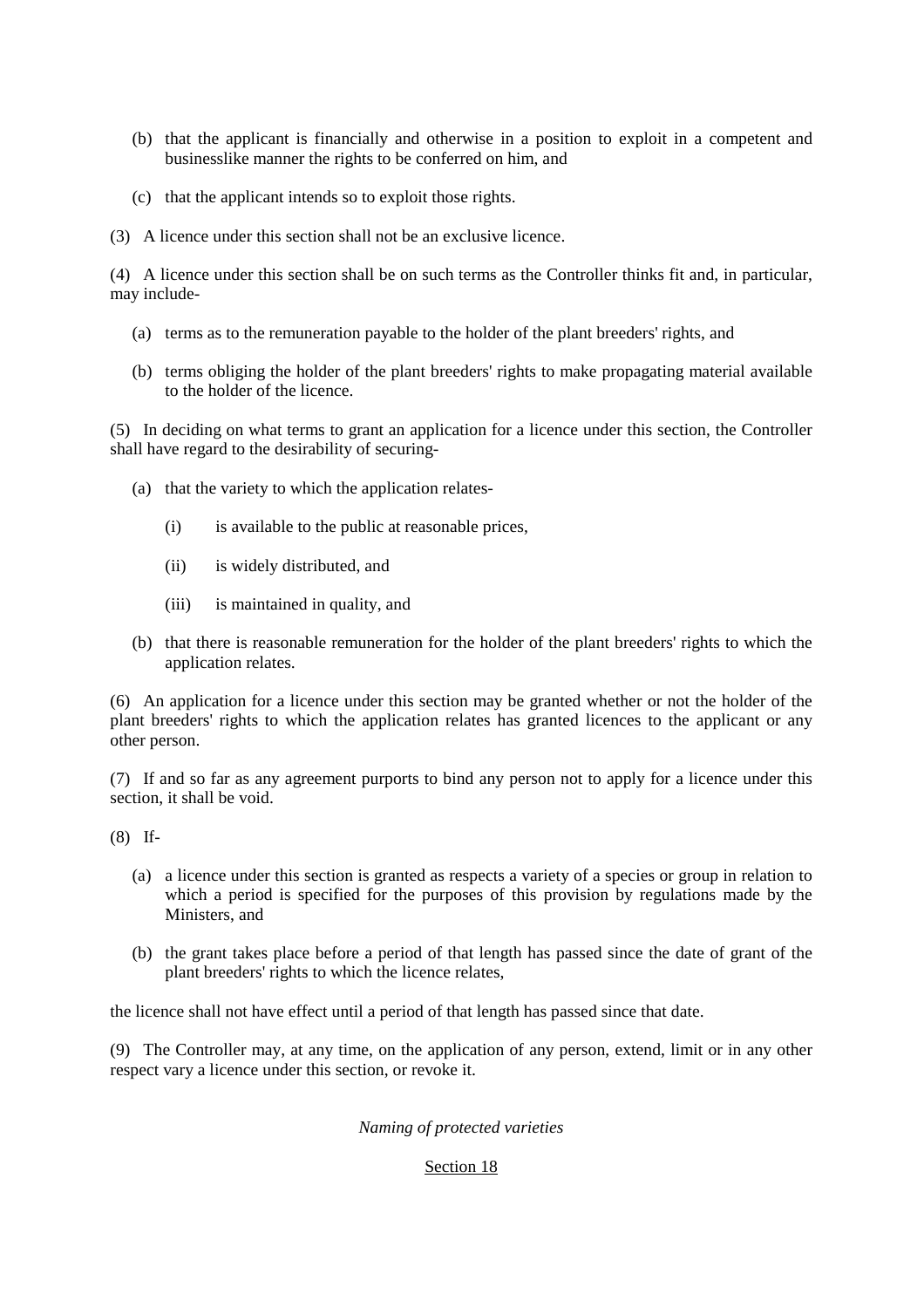## Selection and registration of names.

- (1) The Ministers may by regulations-
	- (a) make provision for the selection of names for varieties which are the subject of applications for the grant of plant breeders' rights,
	- (b) make provision about change of name in relation to varieties in respect of which plant breeders' rights have been granted, and
	- (c) make provision for the keeping of a register of the names of varieties in respect of which plant breeders' rights have been granted.
- (2) Regulations under subsection (1) above may, in particular-
	- (a) make provision enabling the Controller to require an applicant for the grant of plant breeders' rights to select a name for the variety to which the application relates,
	- (b) make provision enabling the Controller to require the holder of plant breeders' rights to select a different name for the protected variety,
	- (c) prescribe classes of variety for the purposes of the regulations,
	- (d) prescribe grounds on which the registration of a proposed name may be refused,
	- (e) prescribe the circumstances in which representations may be made regarding any decision as to the name to be registered in respect of any variety,
	- (f) make provision enabling the Controller-
		- (i) to refuse an application for the grant of plant breeders' rights, or
		- (ii) to terminate the period for which a grant of plant breeders' rights has effect,

if the applicant or holder fails to comply with a requirement imposed under the regulations,

- (g) make provision for the publication or service of notices of decisions which the Controller proposes to take, and
- (h) prescribe the times at which, and the circumstances in which, the register may be inspected by members of the public.

(3) The Controller shall publish notice of all entries made in the register, including alterations, corrections and erasures-

- (a) in the gazette, and
- (b) in such other manner as appears to the Controller to be convenient for the publication of these to all concerned.

(4) For the purposes of subsection (1) above, the variety in respect of which plant breeders' rights are granted is the protected variety.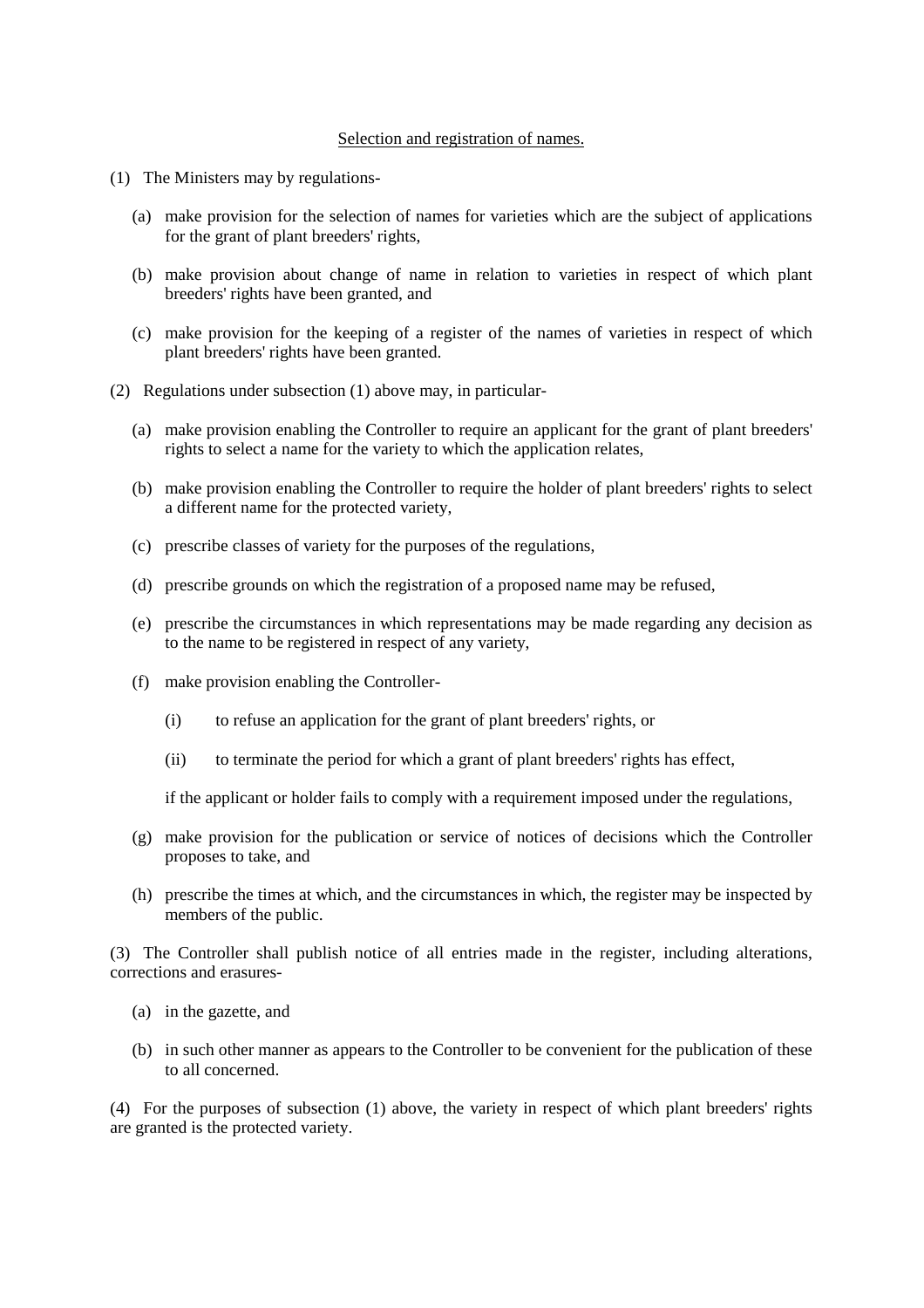## Section 19

### Duty to use registered name.

19. - (1) Where a name is registered under section 18 above in respect of a variety, a person may not use any other name in selling, offering for sale or otherwise marketing propagating material of the variety.

(2) Subsection (1) above shall have effect in relation to any variety from the date on which plant breeders' rights in respect of that variety are granted, and shall continue to apply after the period for which the grant of those rights has effect.

(3) Subsection (1) above shall not preclude the use of any trade mark or trade name (whether registered under the Trade Marks Act 1994 or not) if-

- (a) that mark or name and the registered name are juxtaposed, and
- (b) the registered name is easily recognisable.

(4) A person who contravenes subsection (1) above shall be liable on summary conviction to a fine not exceeding level 3 on the standard scale.

(5) In any proceedings for an offence under subsection (4) above, it shall be a defence to prove that the accused took all reasonable precautions against committing the offence and had not at the time of the offence any reason to suspect that he was committing an offence.

# Section 20

# Improper use of registered name.

(1) If any person uses the registered name of a protected variety in offering for sale, selling or otherwise marketing material of a different variety within the same class, the use of the name shall be a wrong actionable in proceedings by the holder of the rights.

(2) Subsection (1) above shall also apply to the use of a name so nearly resembling the registered name as to be likely to deceive or cause confusion.

(3) In any proceedings under this section, it shall be a defence to a claim for damages to prove that the defendant took all reasonable precautions against committing the wrong and had not, when using the name, any reason to suspect that it was wrongful.

(4) In this section-

"class" means a class prescribed for the purposes of regulations under section 18(1) above,

"registered name", in relation to a protected variety, means the name registered in respect of it under section 18 above.

# *Termination and suspension of plant breeders' rights*

# Section 21

# Nullity.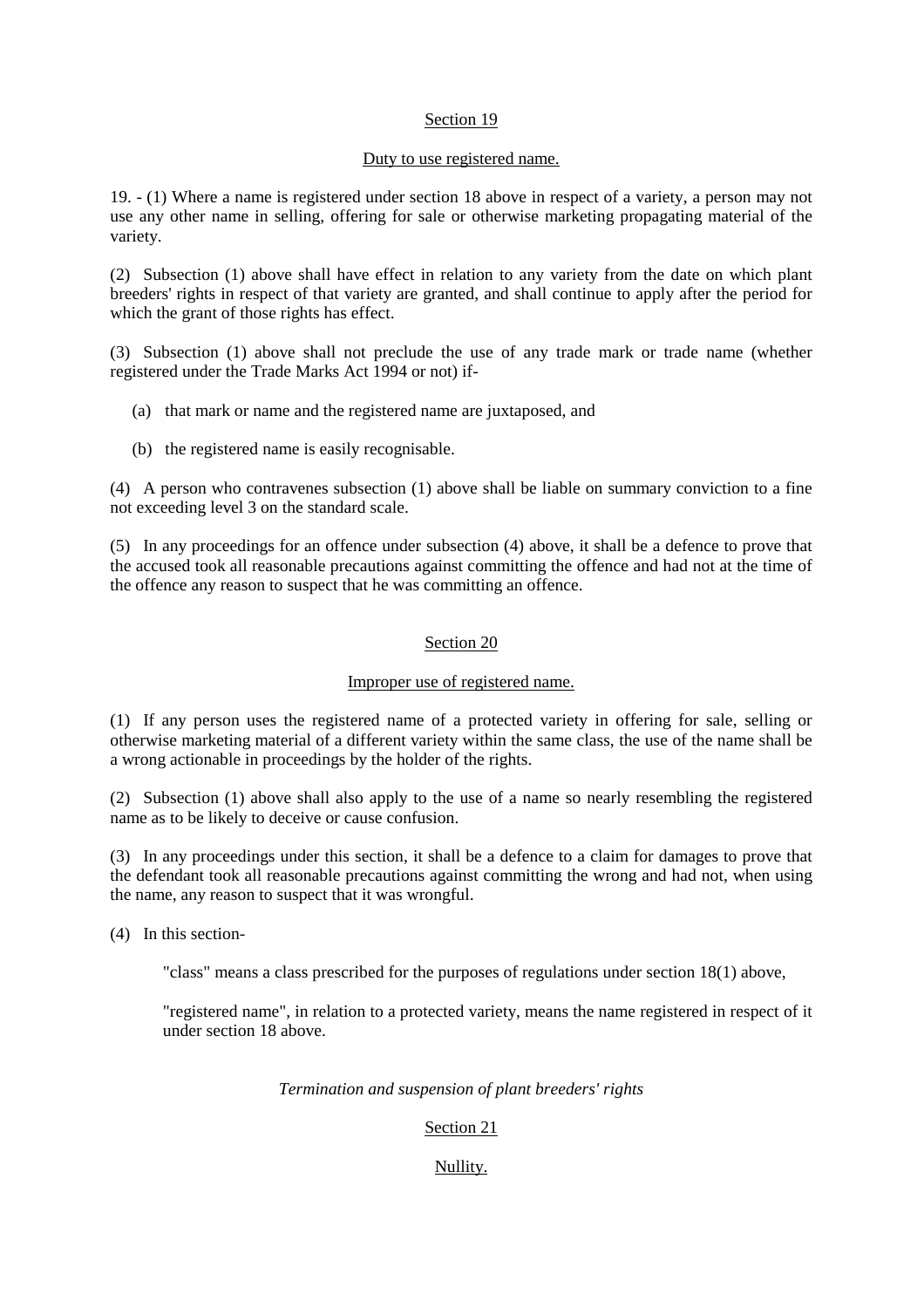- (1) The Controller shall declare the grant of plant breeders' rights null and void if it is established-
	- (a) that when the rights were granted the protected variety did not meet the criterion specified in paragraph (a) or (d) of section 4(2) above,
	- (b) where the grant of the rights was essentially based upon information and documents furnished by the applicant, that when the rights were granted the protected variety did not meet the criterion specified in paragraph (b) or (c) of that provision, or
	- (c) that the person to whom the rights were granted was not the person entitled to the grant of the rights and the rights have not subsequently been transferred to him, or his successor in title.

(2) If, because of paragraph 6 of Schedule 2 to this Act, priority is established for an application for the grant of plant breeders' rights after such rights have been granted in pursuance of an application against which priority is established, subsection (1)(c) above shall only apply to the grant if the Controller decides that the application for which priority is established should be granted.

(3) Where the grant of plant breeders' rights is declared null and void under this section, it shall be deemed never to have had effect.

# Section 22

# Cancellation.

- (1) The Controller may terminate the period for which a grant of plant breeders' rights has effect if-
	- (a) he is satisfied that the protected variety no longer meets the criterion specified in paragraph (b) or (c) of section  $4(2)$  above,
	- (b) it appears to him that the holder of the rights is no longer in a position to provide him with the propagating material mentioned in section 16(1) above,
	- (c) he is satisfied that the holder of the rights has failed to comply with a request under section  $16(2)$  above, or
	- (d) on application by the holder of the rights, he is satisfied that the rights may properly be surrendered.
- (2) Before determining an application under subsection (1)(d) above, the Controller shall-
	- (a) give notice of the application in the manner prescribed by regulations made by the Ministers, and
	- (b) follow the procedure so prescribed for hearing any person on whom the right to object is conferred by such regulations.

(3) If the Controller is satisfied, not only that the protected variety no longer meets the criterion specified in paragraph (b) or (c) of section 4(2) above, but also that it ceased to do so at some earlier date, he may make the termination retrospective to that date.

# Section 23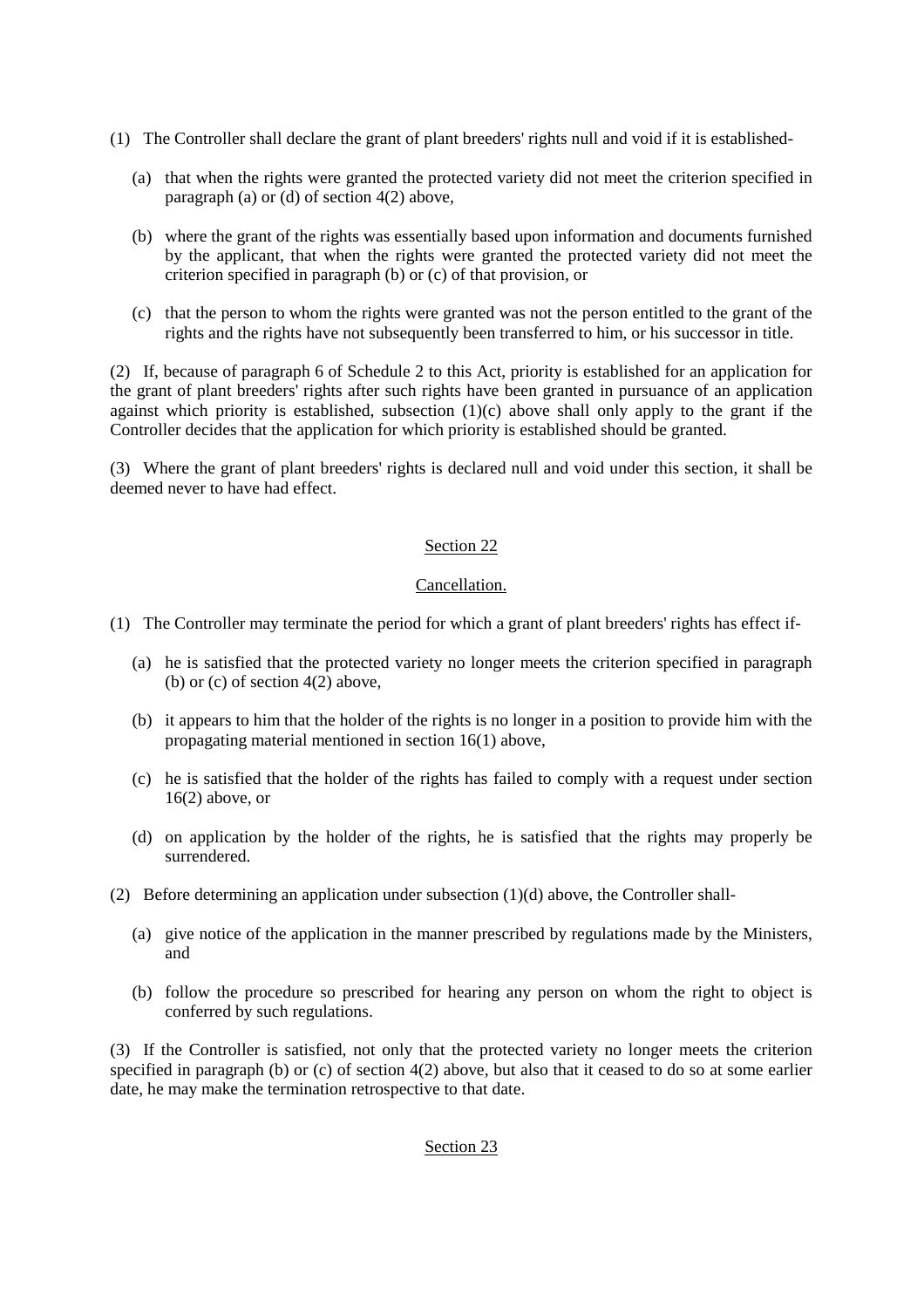# Suspension.

(1) The Controller may suspend the exercise of any plant breeders' rights if, on application by the holder of a licence under section 17 above, he is satisfied that the holder of the rights is in breach of any obligation imposed on him by the licence.

(2) The Controller shall terminate a suspension under subsection (1) above if, on application by the holder of the plant breeders' rights concerned, he is satisfied that the holder is no longer in breach of the obligation whose breach led to the suspension.

(3) Subsection (1) above is without prejudice to the remedies available to the holder of a licence under section 17 above by the taking of proceedings in any court.

### *Proceedings before the Controller*

### Section 24

## Right to be heard: general.

The Ministers shall by regulations make provision for any decision of the Controller against which an appeal lies to the Tribunal to be made only after an opportunity of making representations to him, and of being heard by him or by a person appointed by him for the purpose, has been afforded-

- (a) to the person entitled to appeal to the Tribunal against that decision, and
- (b) to persons of such other descriptions as may be prescribed by the regulations.

# Section 25

## Right to be heard: applications for compulsory licences.

(1) This section applies to an application for the grant of a licence under section 17 above if the holder of the plant breeders' rights to which the application relates is, or includes, or is represented by, a society or other organisation falling within subsection (2) below.

(2) A society or other organisation falls within this subsection if it has as its main object, or one of its main objects, the negotiation or granting of licences to exercise plant breeders' rights, either as the holder of the rights or as agent for holders.

(3) If-

- (a) any organisation or person applies to the Controller for an opportunity of making representations concerning an application to which this section applies, and
- (b) the Controller is satisfied that the conditions mentioned in subsection (4) below are met,

he shall afford to the organisation or person by whom the application under this subsection is made an opportunity of making representations to him and of being heard by him or by a person appointed by him for the purpose.

(4) The conditions referred to in subsection (3) above are-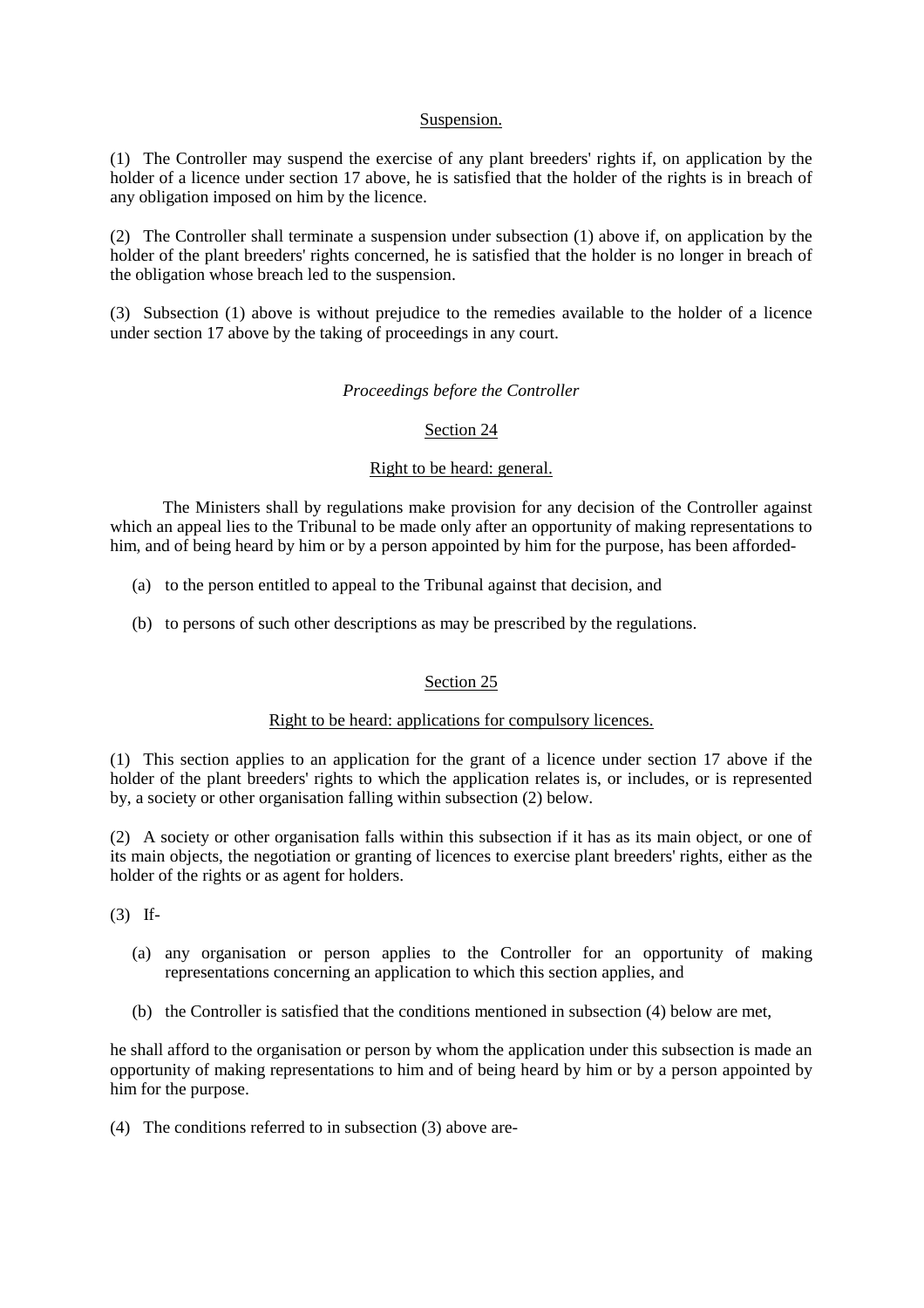- (a) that the organisation or person has a substantial interest in the application for a licence under section 17 above,
- (b) that that application involves issues which may affect other applicants for licences under that section, and
- (c) where the application under subsection (3) above is made by an organisation, that the organisation is reasonably representative of the class of persons which it claims to represent.

(5) The rights conferred by this section are in addition to any rights which may be conferred under section 24 above.

#### Section 26

#### Appeals to the Tribunal.

(1) An appeal shall lie to the Tribunal against the following decisions of the Controller-

- (a) a decision to allow or refuse an application for the grant of plant breeders' rights,
- (b) any decision preliminary to the determination of such an application as to the conditions laid down in section 4 above,
- (c) a decision to allow or refuse an application under section  $17(1)$  or (9) above,
- (d) any decision under section 21 or  $22(1)(a)$ , (b) or (c) above,
- (e) a decision to refuse an application under section 22(1)(d) above, and
- (f) a decision to allow or refuse an application under section 23(1) or (2) above.
- (2) The Ministers may by regulations confer a right of appeal to the Tribunal against-
	- (a) a decision of the Controller to refuse an application under section 25(3)(a) above, or
	- (b) any decision of the Controller under regulations made under section 18 above or section 28 or 29 below.

# *Discharge of the Controller's functions*

# Section 27

### Ministerial guidance.

The Controller shall, in exercising his functions, act under the general direction of the Ministers, except in relation to the taking of a decision from which an appeal lies to the Tribunal.

### Section 28

# Regulations.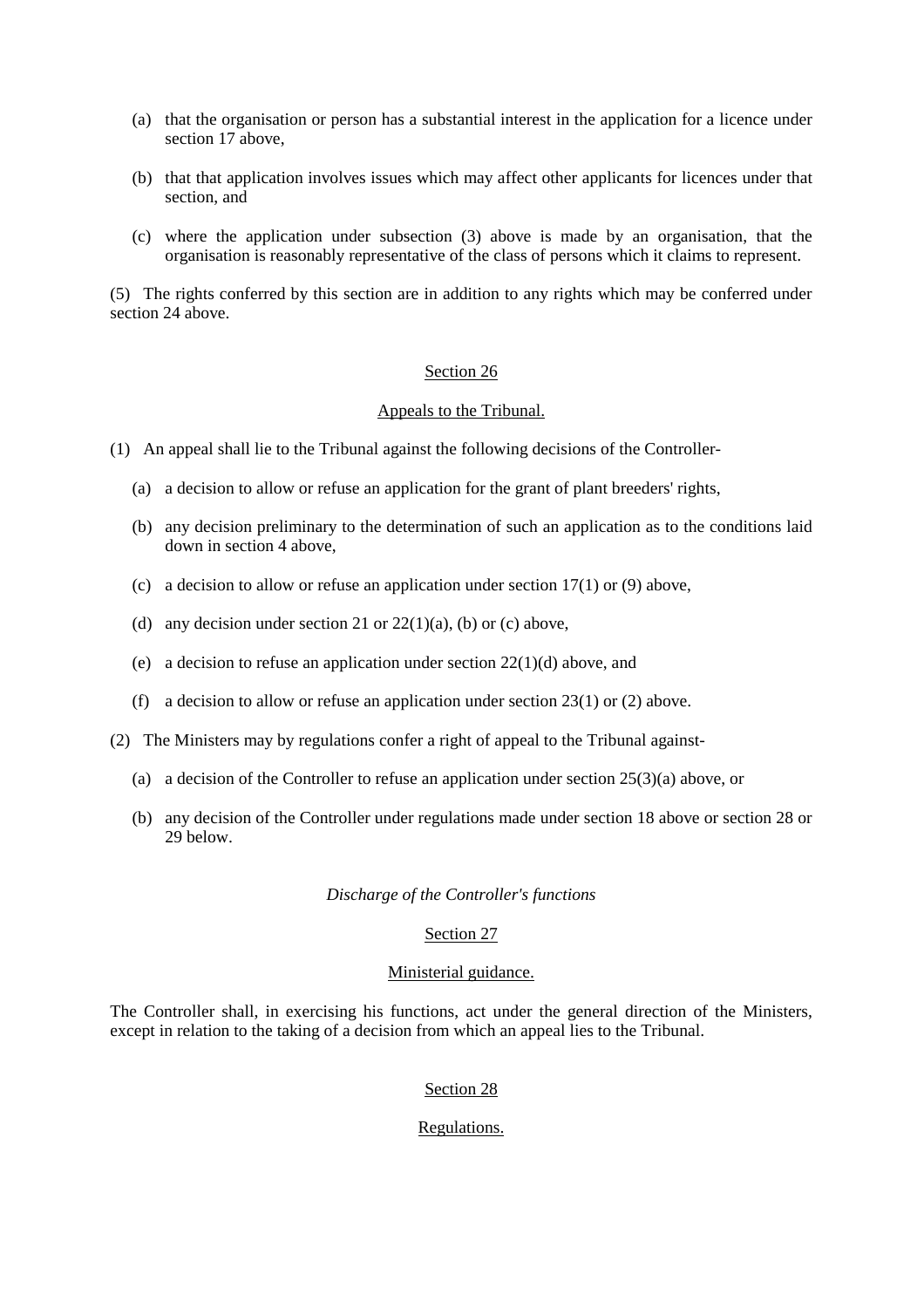(1) The Ministers may by regulations make such provision as they think fit as respects the manner in which the Controller is to discharge his functions under this Part of this Act, in particular as respects applications for the grant of plant breeders' rights and other applications to the Controller under this Part of this Act.

(2) Regulations under subsection (1) above may, in particular-

- (a) make provision for restricting the making of repeated applications on the same subject,
- (b) prescribe the circumstances in which representations may be made regarding any decision on an application or in connection with the charging of fees,
- (c) make provision as to the keeping of registers and records by the Controller and their rectification, and prescribe the circumstances in which they may be inspected by members of the public,
- (d) make provision for the publication or service of notice of applications and of the Controller's decisions,
- (e) prescribe the manner of dealing with objections to applications.

## Section 29

# Fees.

(1) The Ministers may make regulations as respects the charging of fees by the Controller, including periodical fees payable by persons holding plant breeders' rights.

- (2) Regulations under subsection (1) above may authorise the Controller-
	- (a) in the case of a failure to pay any fees payable in connection with any application to him under this Part of this Act, to refuse the application, and
	- (b) in the case of a failure by a holder of plant breeders' rights to pay any fees payable in connection with those rights, to terminate the period for which the grant of those rights has effect;

and may provide for the restoration of the application or the rights if the failure to pay fees is made good.

# Section 30

# Use of outsiders.

The Controller may use the services of persons who are not appointed as officers or servants of the Plant Variety Rights Office-

- (a) in carrying out the tests and trials which he considers expedient for the purposes of this Part of this Act, and
- (b) in assessing the results of any tests and trials (whether carried out by him or not) which he considers relevant for those purposes.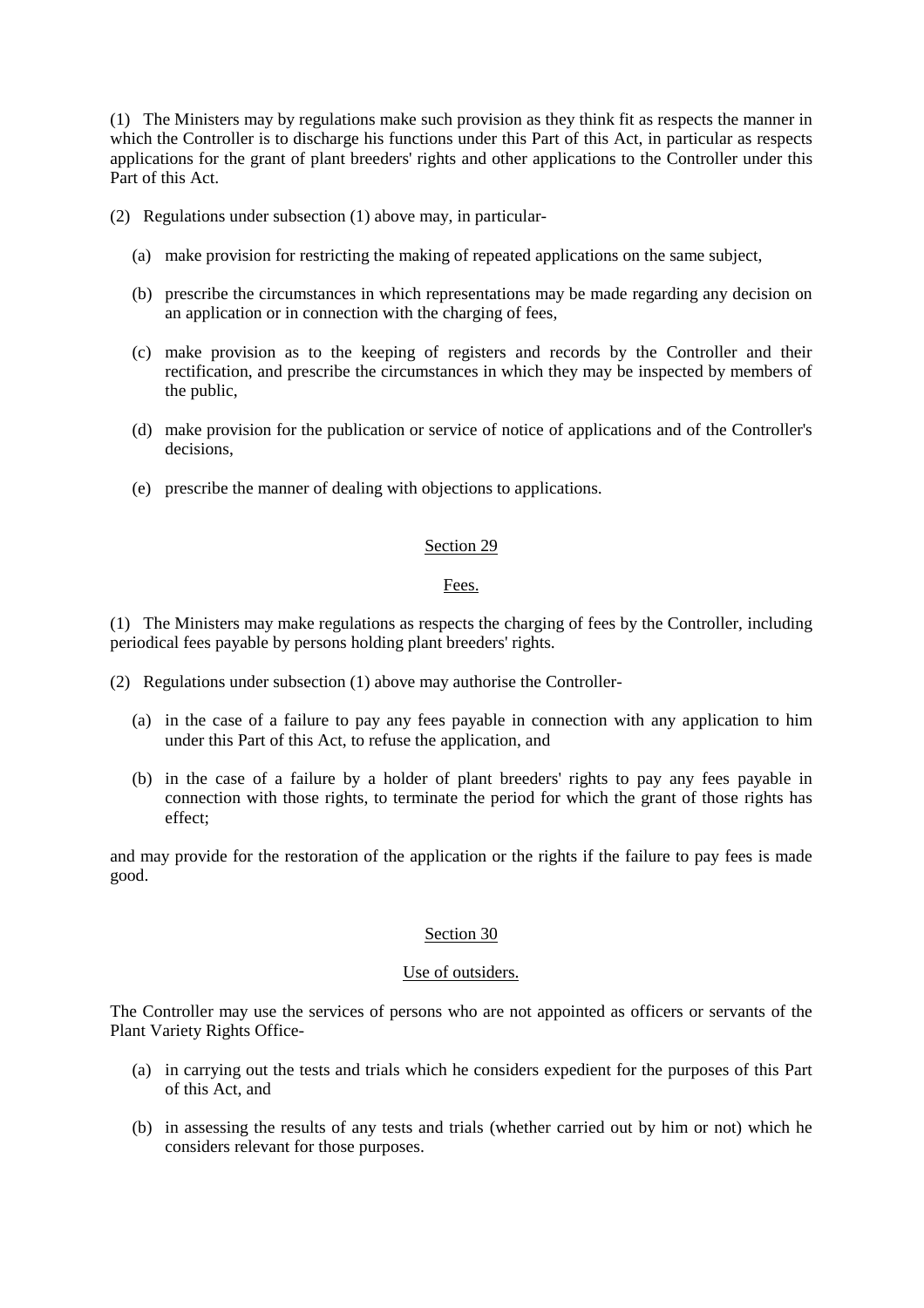# *False information and representations as to rights*

# Section 31

# False information.

(1) If any information to which this section applies is false in a material particular and the person giving the information knows that it is false or gives it recklessly, he shall be guilty of an offence and liable on summary conviction to a fine not exceeding level 3 on the standard scale.

(2) The information to which this section applies is-

- (a) information given in an application to the Controller for a decision against which an appeal lies to the Tribunal,
- (b) information given by or on behalf of the applicant in connection with such an application, and
- (c) information given in pursuance of a request under section 16(2) above.

# Section 32

# False representations as to rights.

(1) If, in relation to any variety, a person falsely represents that he is entitled to exercise plant breeders' rights, or any rights derived from such rights, and he knows that the representation is false, or makes it recklessly, he shall be guilty of an offence and liable on summary conviction to a fine not exceeding level 3 on the standard scale.

(2) It is immaterial for the purposes of subsection (1) above whether or not the variety to which the representation relates is the subject of plant breeders' rights.

# *Miscellaneous*

# Section 33

# Exclusion from Restrictive Trade Practices Act 1976.

The Restrictive Trade Practices Act 1976 shall not apply-

- (a) to any licence granted by the holder of plant breeders' rights or by any other person authorised to grant a licence in respect of such rights,
- (b) to any assignment of plant breeders' rights or of the title to apply for the grant of such rights, or
- (c) to any agreement for such a licence or assignment,

being a licence, assignment or agreement under which no such restrictions as are described in section 6(1) of that Act are accepted, except in respect of goods which are plants or parts of plants of a variety to which the plant breeders' rights relate, or a variety to which those rights will relate if they are granted.

# Section 34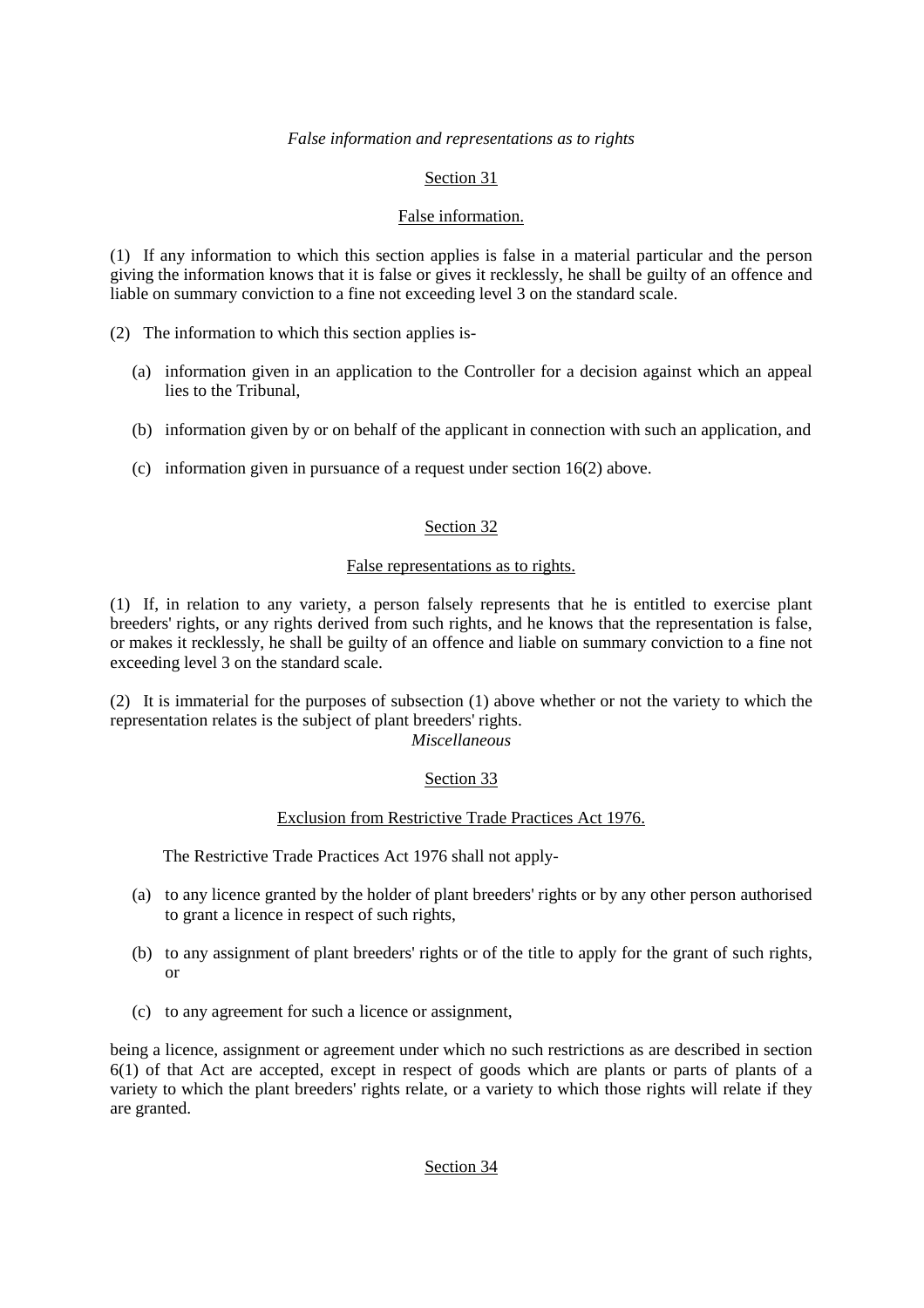## Disclosure of information obtained under section 14 or 15.

(1) If the holder of plant breeders' rights obtains information pursuant to a notice given for the purposes of section 14 or 15 above, he shall owe an obligation of confidence in respect of the information to the person who supplied it.

- (2) Subsection (1) above shall not have effect to restrict disclosure of information-
	- (a) for the purposes of, or in connection with, establishing whether plant breeders' rights have been infringed, or
	- (b) for the purposes of, or in connection with, any proceedings for the infringement of plant breeders' rights.

### Section 35

### Reference collections of plant material.

35. - (1) The Controller may establish and maintain reference collections of plant material.

(2) The Controller may by means of grants of such amounts as he may determine defray or contribute towards the expenses incurred by any other person in maintaining any reference collection of plant material.

## *General*

## Section 36

### Offences by bodies corporate, etc.

(1) Where an offence under this Part of this Act committed by a body corporate is proved to have been committed with the consent or connivance of, or to be attributable to any neglect on the part of, any director, manager, secretary or other similar officer of the body corporate, or any person who was purporting to act in any such capacity, he, as well as the body corporate, shall be guilty of the offence and liable to be proceeded against and punished accordingly.

(2) Where an offence under this Part of this Act committed by a Scottish partnership is proved to have been committed with the consent or connivance of, or to be attributable to any neglect on the part of, a partner, he, as well as the partnership, shall be guilty of the offence and liable to be proceeded against and punished accordingly.

### Section 37

### Jurisdiction in relation to offences.

(1) Proceedings for an offence under this Part of this Act may be taken against a person before the appropriate court in the United Kingdom having jurisdiction in the place where that person is for the time being.

(2) Subsection (1) above is without prejudice to any jurisdiction exercisable apart from that subsection.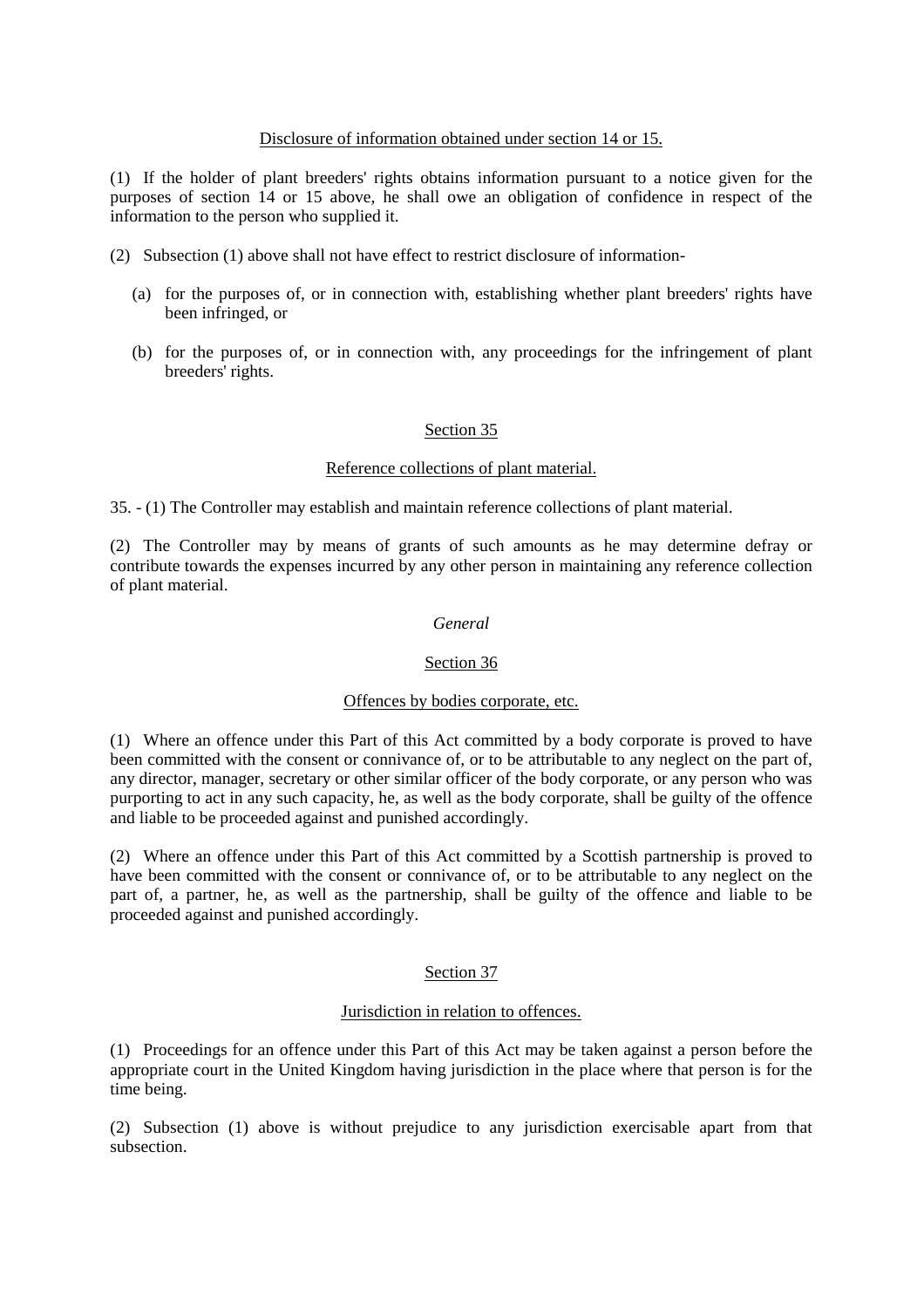# Section 38

# Interpretation of Part I.

## (1) In this Part of this Act-

"the Council Regulation" means Council Regulation (EC) No 2100/94 of 27th July 1994 on Community plant variety rights, and references to particular provisions of the Council Regulation shall be construed as references to those provisions, or provisions of any Community instrument replacing them, as amended from time to time;

"gazette" means the gazette published under section 34 of the Plant Varieties and Seeds Act 1964;

"name" includes any designation;

"protected variety", in relation to any plant breeders' rights, means the variety which was the basis of the application for the grant of the rights;

"variety" has the meaning given by section 1(3) above.

(2) In this Part of this Act references to an applicant for the grant of plant breeders' rights, or to the holder of plant breeders' rights, include, where the context allows, references to his predecessors in title or his successors in title.

(3) For the purposes of this Part of this Act, the existence of a variety shall be taken to be a matter of common knowledge if-

- (a) it is, or has been, the subject of a plant variety right under any jurisdiction,
- (b) it is, or has been, entered in an official register of plant varieties under any jurisdiction, or
- (c) it is the subject of an application which subsequently leads to its falling within paragraph (a) or (b) above.

(4) Otherwise, common knowledge may be established for those purposes by reference, for example, to-

- (a) plant varieties already in cultivation or exploited for commercial purposes,
- (b) plant varieties included in a recognised commercial or botanical reference collection, or
- (c) plant varieties of which there are precise descriptions in any publication.

# Section 39

# Application of Part I to the Crown.

(1) If-

(a) any servant or agent of the Crown infringes any plant breeders' rights or makes himself liable to civil proceedings under section 20 above, and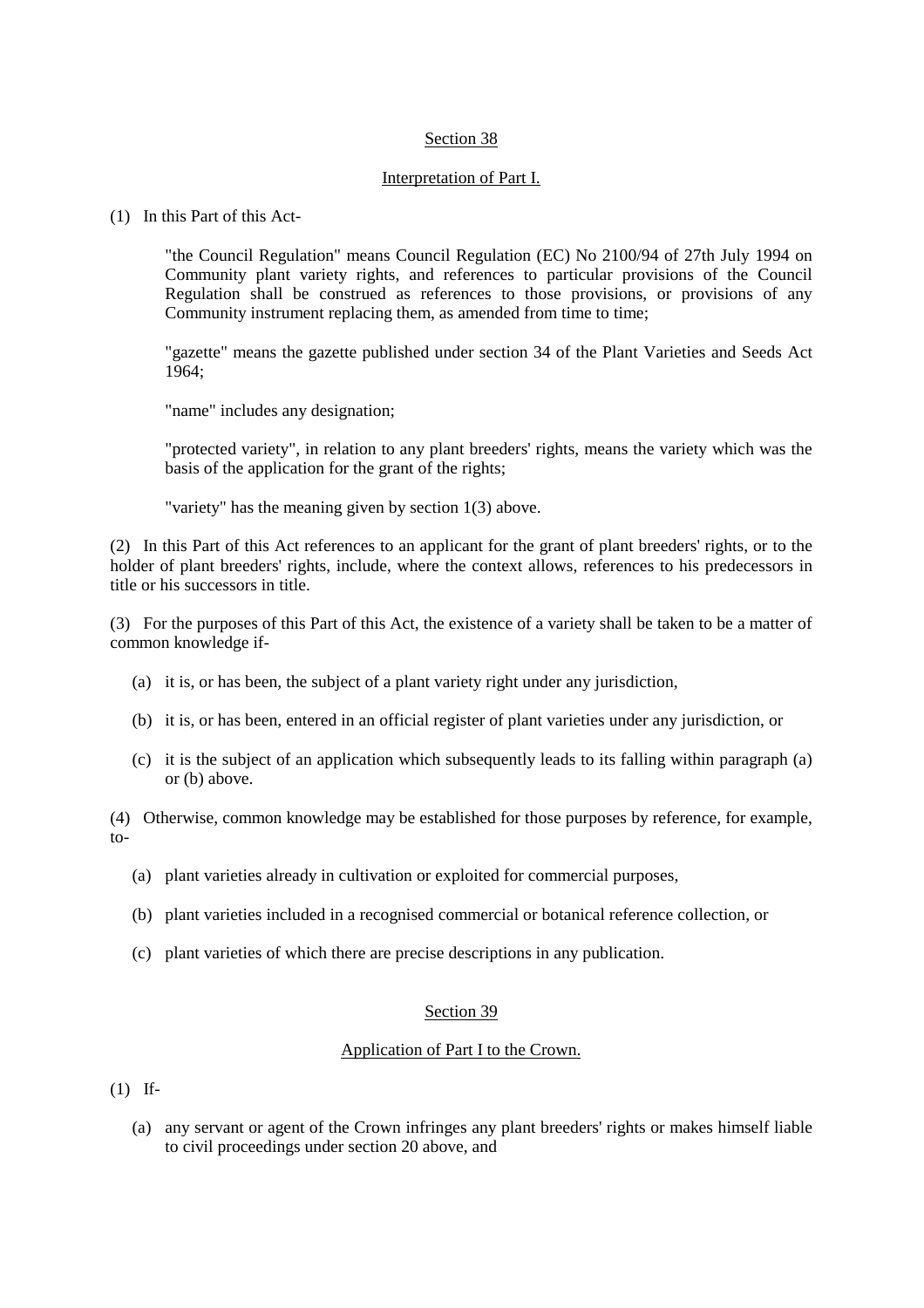(b) the infringement or wrong is committed with the authority of the Crown,

civil proceedings in respect of the infringement or wrong shall lie against the Crown.

(2) Except as provided by subsection (1) above, no proceedings shall lie against the Crown by virtue of the Crown Proceedings Act 1947 in respect of the infringement of plant breeders' rights or any wrong under section 20 above.

(3) This section shall have effect as if contained in Part I of the Crown Proceedings Act 1947.

# Section 40

# Application of Part I to existing rights.

(1) Subject to the following provisions of this section, this Part of this Act applies in relation to existing rights as it applies in relation to plant breeders' rights granted under this Part of this Act.

(2) Section 5 above shall not apply in relation to existing rights.

(3) Section 11 above shall only apply to existing rights if the effect is to extend the period for which the rights are exercisable.

(4) In this section, "existing rights" means plant breeders' rights granted under Part I of the Plant Varieties and Seeds Act 1964 which are exercisable on the coming into force of this Part of this Act.

# *Transition*

# Section 41

# Varieties of recent creation.

(1) This section applies where, before the end of the period of 12 months beginning with the day on which this Part of this Act comes into force, an application for the grant of plant breeders' rights is made in respect of a variety-

- (a) which was in existence on the coming into force of this Part of this Act,
- (b) which is of a species or group which was not, immediately before the coming into force of this Part of this Act, prescribed by a scheme under Part I of the Plant Varieties and Seeds Act 1964 (grant of plant breeders' rights), and
- (c) to which paragraph 4(2) of Schedule 2 to this Act does not apply.

(2) The variety to which the application relates shall, for the purposes of section 4(2) above, be deemed to be new if no sale or other disposal of propagating or harvested material of the variety for the purposes of exploiting the variety has, with the consent of the applicant, taken place earlier than 4 years, or, in the case of trees or vines, 6 years, before the day on which this Part of this Act comes into force.

(3) Paragraph 4(4) and (10) of Schedule 2 to this Act shall also apply for the purposes of subsection (2) above.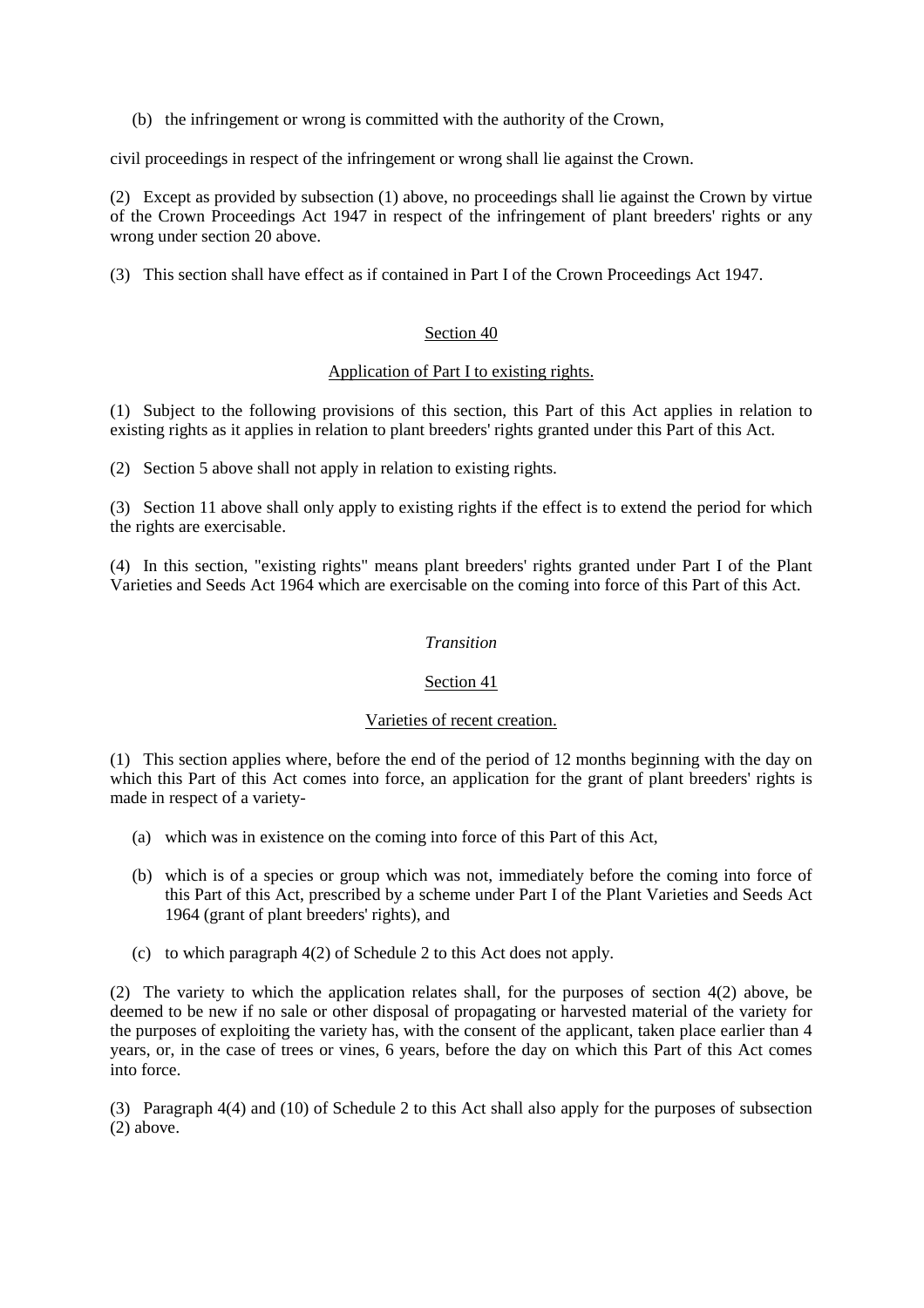(4) If plant breeders' rights are granted by virtue of this section, the period for which the grant of those rights has effect shall be reduced by the period before the application since the first date on which a sale or other disposal of propagating or harvested material of the variety for the purposes of exploiting the variety took place in the United Kingdom with the consent of the applicant, less one year.

# **PART II**

# **THE PLANT VARIETIES AND SEEDS TRIBUNAL**

# Section 42

# The Tribunal.

(1) There shall continue to be a tribunal known as the Plant Varieties and Seeds Tribunal ("the Tribunal").

(2) Schedule 3 to this Act (which makes provision about the Tribunal) shall have effect.

# Section 43

# Jurisdiction under arbitration agreements.

(1) The Tribunal shall hear and determine any matters agreed to be referred to the Tribunal by any arbitration agreement relating to the infringement of plant breeders' rights, or to matters which include the infringement of plant breeders' rights.

(2) The fees payable to the Tribunal for acting under any arbitration agreement shall be such as the Tribunal may determine.

(3) Nothing in section 4 of the Arbitration (Scotland) Act 1894 (power to name oversman) shall be taken as applying to the Tribunal.

(4) In the application of this section to England and Wales or Northern Ireland, "arbitration agreement" has the same meaning as in Part I of the Arbitration Act 1996.

# Section 44

### Statutory jurisdiction: regulations.

The Ministers may, as respects appeals to the Tribunal under their statutory jurisdiction, by regulations-

- (a) make provision for determining in which part of the United Kingdom an appeal is to be heard,
- (b) make provision authorising persons other than the person by whom an appeal is made and the authority whose decision is appealed against to appear and be heard as parties to the appeal,
- (c) make provision for suspending, or authorising or requiring the suspension of, the operation of a decision pending final determination of an appeal against it, or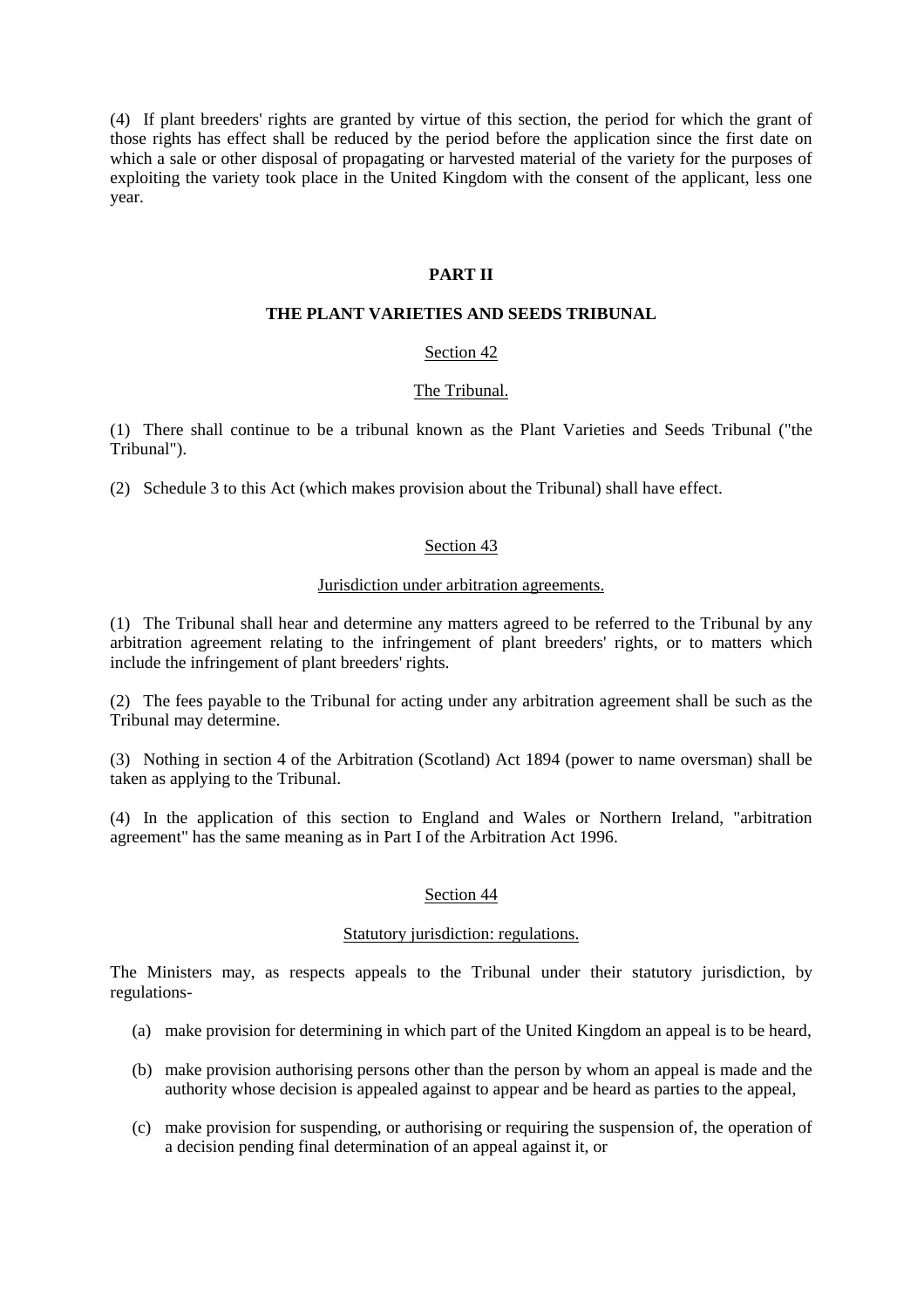(d) make provision for the publication of notices or the taking of other steps for securing that the persons affected by the suspension of the operation of a decision appealed against will be informed of its suspension.

# Section 45

### Appeals from the Tribunal.

(1) In relation to any decision of the Tribunal on an appeal under their statutory jurisdiction, section 11 of the Tribunals and Inquiries Act 1992 (appeal on point of law) shall apply as if the Tribunal were included among the tribunals mentioned in subsection (1) of that section.

(2) Subject to any right of appeal by virtue of subsection (1) above, any decision of the Tribunal on an appeal under their statutory jurisdiction shall be final and conclusive.

### Section 46

## Interpretation of Part II.

In this Part of this Act, references to the statutory jurisdiction of the Tribunal are to any jurisdiction of the Tribunal under Part I of this Act, Part II of the Plant Varieties and Seeds Act 1964 or the Seeds Act Northern Ireland) 1965.

## **PART III**

## **MISCELLANEOUS AND GENERAL**

## *Miscellaneous*

### Section 47

### Extension of time limit for institution of proceedings for contravention of seeds regulations.

In section 28 of the Plant Varieties and Seeds Act 1964 (institution of criminal proceedings), after subsection (2) there shall be inserted-

"(2A) Notwithstanding anything in section 127(1) of the Magistrates' Courts Act 1980 or section 136 of the Criminal Procedure (Scotland) Act 1995, proceedings for contravening a provision contained in seeds regulations may be brought at any time not more than one year from the time when the contravention occurred."

### *General*

# Section 48

### Regulations and orders.

- (1) Any regulations or order under this Act made by the Ministers-
	- (a) may make different provision for different cases or circumstances, and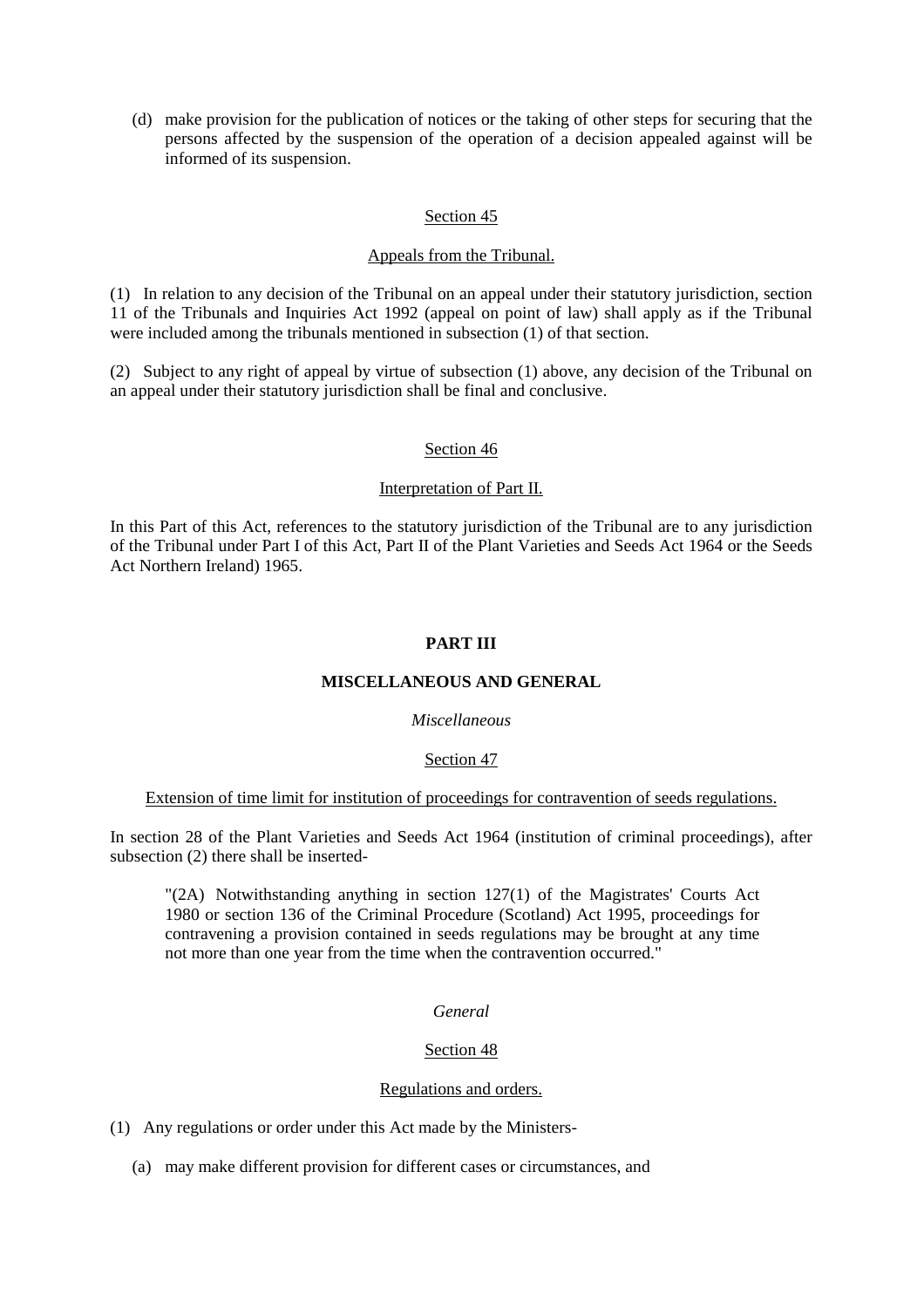(b) may contain such supplemental, incidental and transitional provisions as appear to the Ministers to be expedient.

(2) Any regulations or order under this Act made by the Ministers shall be made by statutory instrument.

(3) A statutory instrument containing any regulations or order under this Act made by the Ministers, other than an order under section  $9(12)$  above, shall be subject to annulment in pursuance of a resolution of either House of Parliament.

(4) No order shall be made under section 9(12) above unless a draft of the order has been laid before and approved by resolution of each House of Parliament.

(5) Before making any regulations or order under this Act, the Ministers shall consult such organisations as appear to them to be representative of persons likely to be substantially affected by the regulations or order.

(6) Nothing in this section applies to an order under section 54(3) below.

## Section 49

### General interpretation.

(1) In this Act-

"the Controller" has the meaning given by section 2(1) above;

"the Ministers" means the Minister of Agriculture, Fisheries and Food, the Secretary of State for Scotland, the Secretary of State for Wales and the Secretary of State for Northern Ireland acting jointly; and

"the Tribunal" has the meaning given by section 42 above.

(2) In this Act, references to plant breeders' rights include rights under section 7 above.

### Section 50

## Receipts.

Any fees received by virtue of this Act by the Controller or the Tribunal shall be paid into the Consolidated Fund.

### Section 51

### Consequential amendments.

- (1) In section 34 of the Plant Varieties and Seeds Act 1964-
	- (a) in subsection (1), at the end there shall be inserted "or Part I of the Plant Varieties Act 1997", and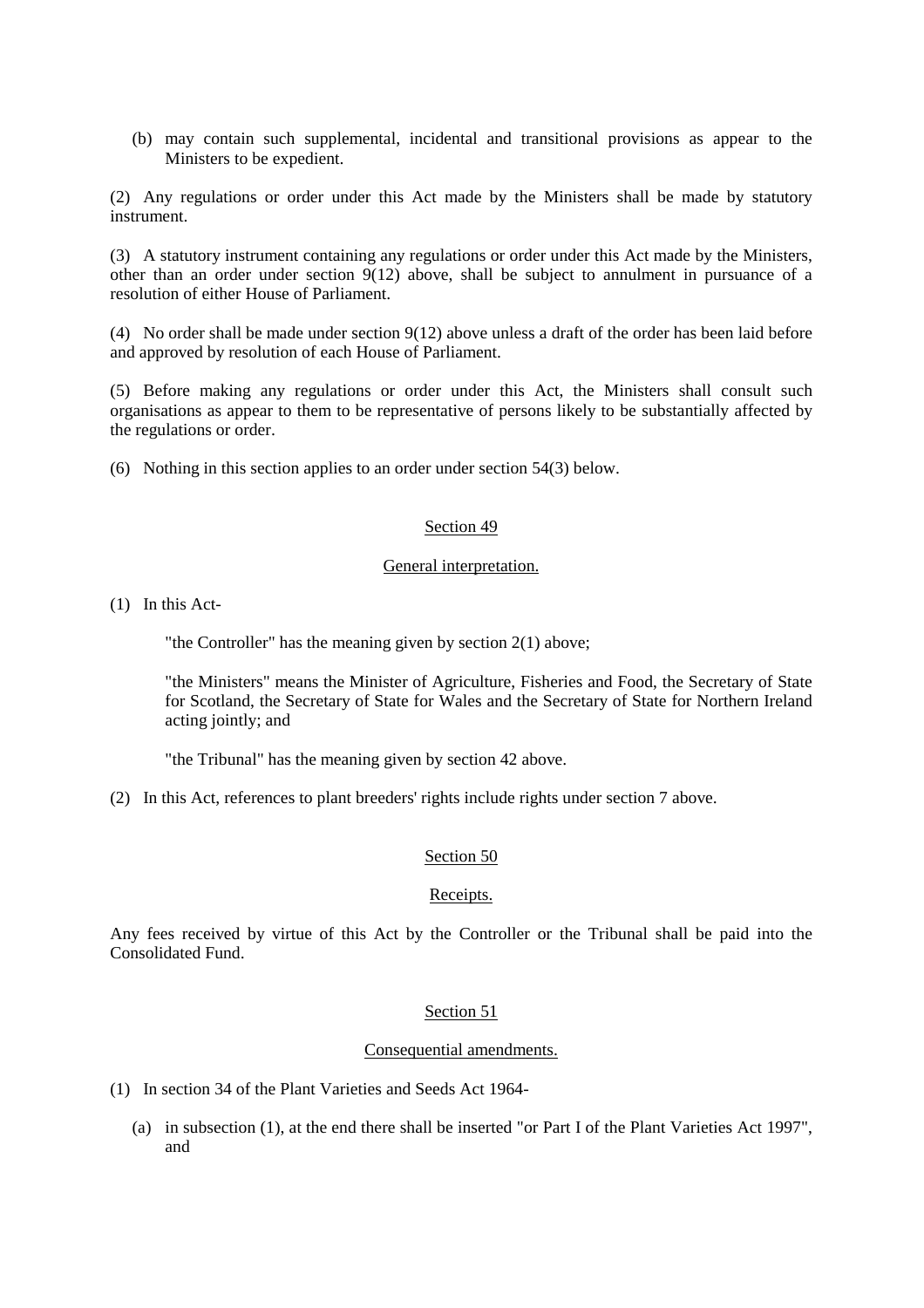(b) in subsection (2), for "section 5 of this Act" there shall be substituted "section 18 of the Plant Varieties Act 1997".

(2) In section 38 of that Act, for the definition of the expression "the Tribunal" there shall be substituted-

"'the Tribunal' means the Plant Varieties and Seeds Tribunal;".

(3) In Schedule 4 to the Parliamentary Commissioner Act 1967, in the entry relating to the Plant Varieties and Seeds Tribunal, for the words after "Tribunal" there shall be substituted "(referred to in section 42 of the Plant Varieties Act 1997)".

(4) In section 2(4) of the Trade Descriptions Act 1968, after paragraph (g) there shall be inserted-

"(h) the Plant Varieties Act 1997;".

(5) In Schedule 1 to the Tribunals and Inquiries Act 1992, in paragraph 36-

- (a) in sub-paragraph (a), for "section 11(5) of the Plant Varieties and Seeds Act 1964 (c. 14)" there shall be substituted "paragraph 3 of Schedule 1 to the Plant Varieties Act 1997", and
- (b) in sub-paragraph (b), for "established by section 10 of that Act" there shall be substituted "(referred to in section 42 of that Act)".

# Section<sub>52</sub>

# Repeals.

The enactments mentioned in Schedule 4 to this Act are hereby repealed to the extent specified in the third column of that Schedule.

# Section 53

### Extent.

(1) This Act, except section 47 above, extends to Northern Ireland.

(2) Her Majesty may by Order in Council direct that any of the provisions of this Act shall, subject to such modifications as appear to Her Majesty to be appropriate, extend to any of the Channel Islands or the Isle of Man.

(3) An Order in Council under subsection (2) above may contain such transitional and consequential provisions as appear to Her Majesty to be expedient.

## Section 54

### Short title and commencement.

(1) This Act may be cited as the Plant Varieties Act 1997.

(2) This section and sections 49 and 53 above shall come into force on the day on which this Act is passed.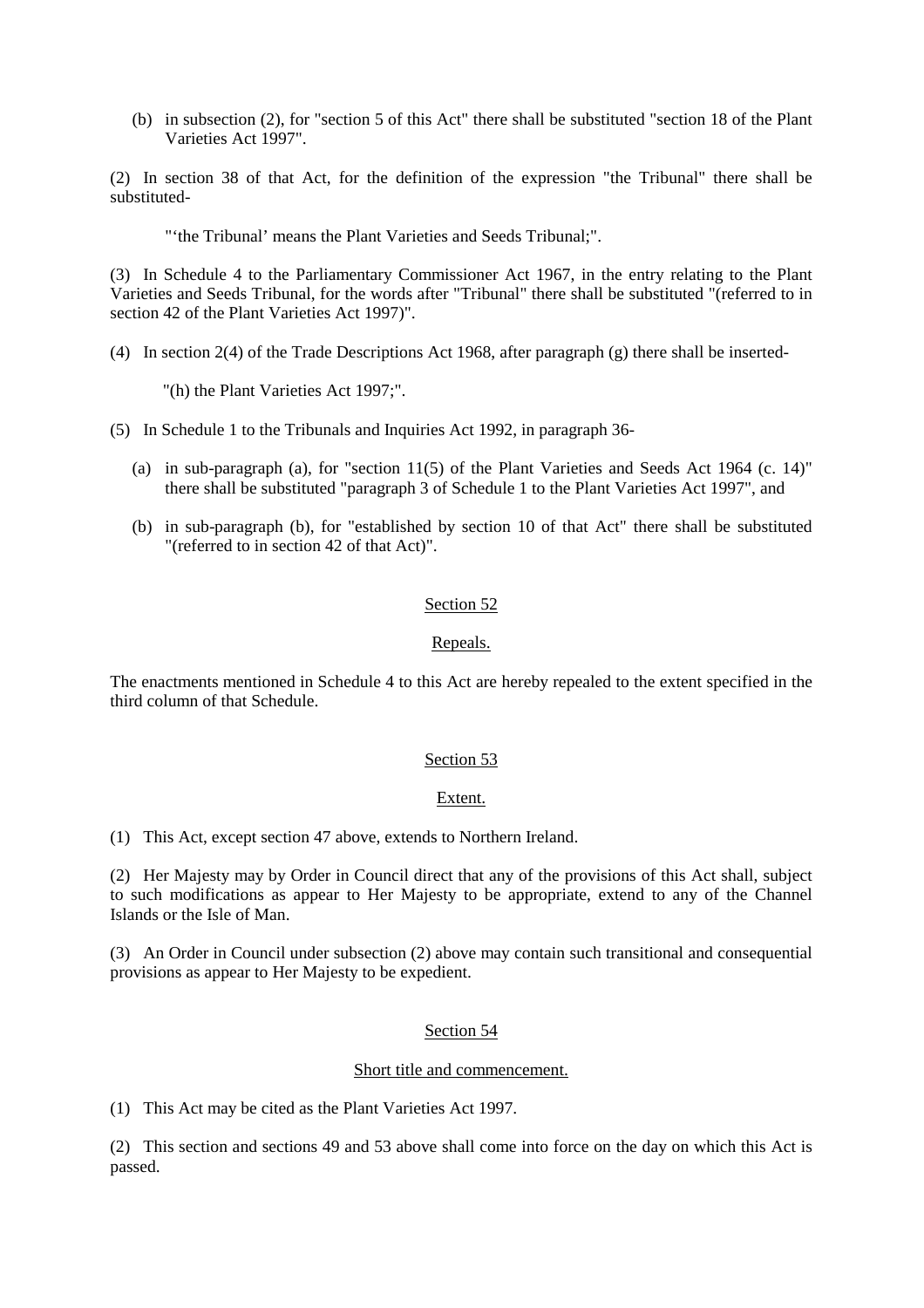(3) The remaining provisions of this Act shall come into force on such day as the Ministers may by order made by statutory instrument appoint; and different days may be so appointed for different purposes.

(4) An order under subsection (3) above may contain such transitional provisions and savings as appear to the Ministers to be expedient.

## **S C H E D U L E S**

### **SCHEDULE 1**

## **THE PLANT VARIETY RIGHTS OFFICE**

## *Staff*

## *Paragraph 1*

The Ministers may appoint a deputy controller and such other officers and servants to act in the Plant Variety Rights Office as the Ministers may determine.

### *Remuneration*

#### *Paragraph 2*

There shall be paid to the Controller and any other officers or servants appointed under paragraph 1 above such remuneration and allowances as the Ministers may with the consent of the Minister for the Civil Service determine.

## *Authority of officers*

### *Paragraph 3*

Any act or thing directed to be done by or to the Controller may be done by or to any officer authorised by the Ministers.

## *Proof of documents*

### *Paragraph 4*

Prima facie evidence, or in Scotland sufficient evidence, of any document issued by the Controller may be given in all legal proceedings by the production of a copy or extract certified to be a true copy or extract by an officer appointed under paragraph 1 above and authorised to give a certificate under this paragraph.

*Paragraph 5*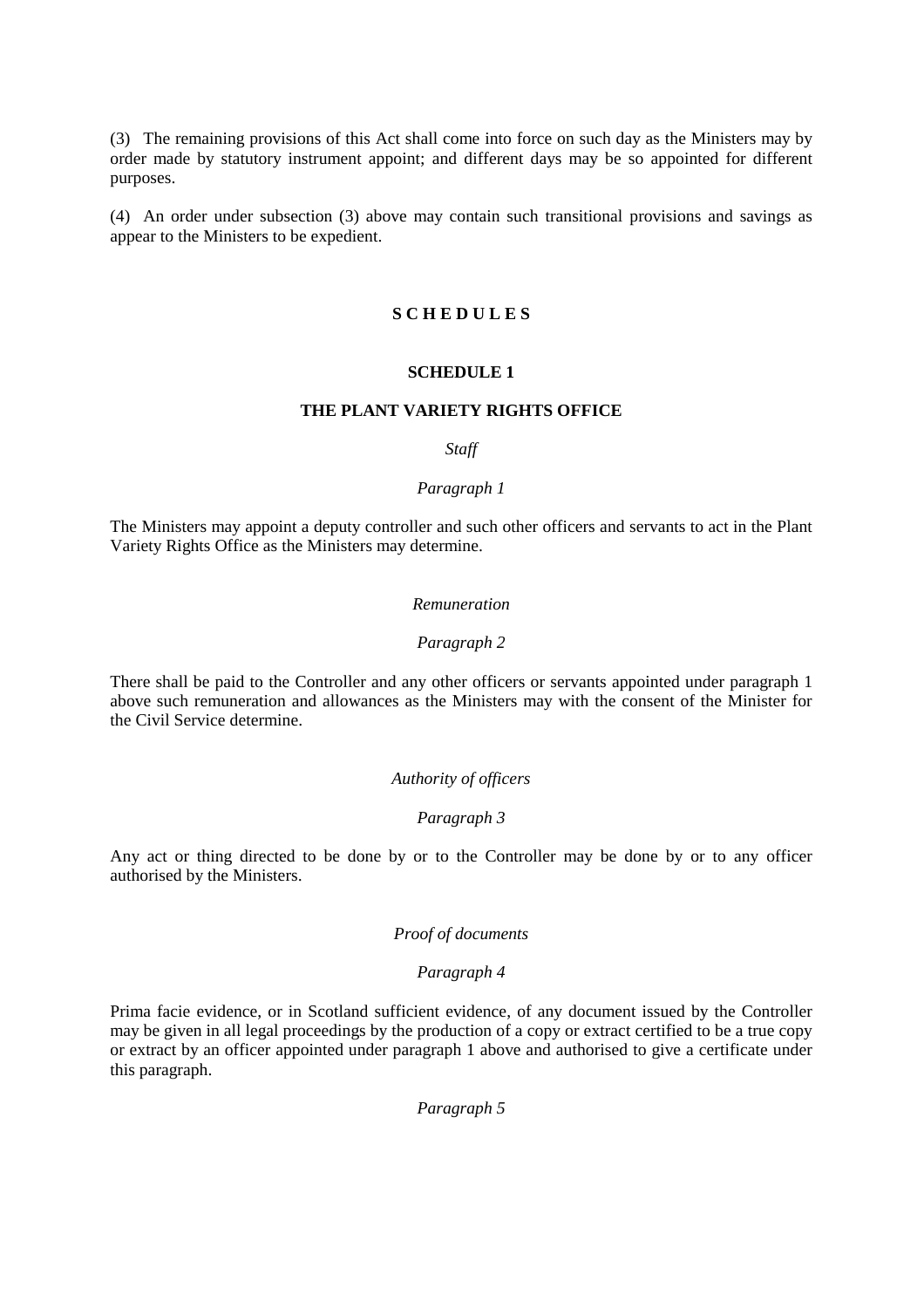Any document purporting to be certified in accordance with paragraph 4 above shall, unless the contrary is proved, be deemed to have been duly certified without proof of the official character or handwriting of the person appearing to have certified the document.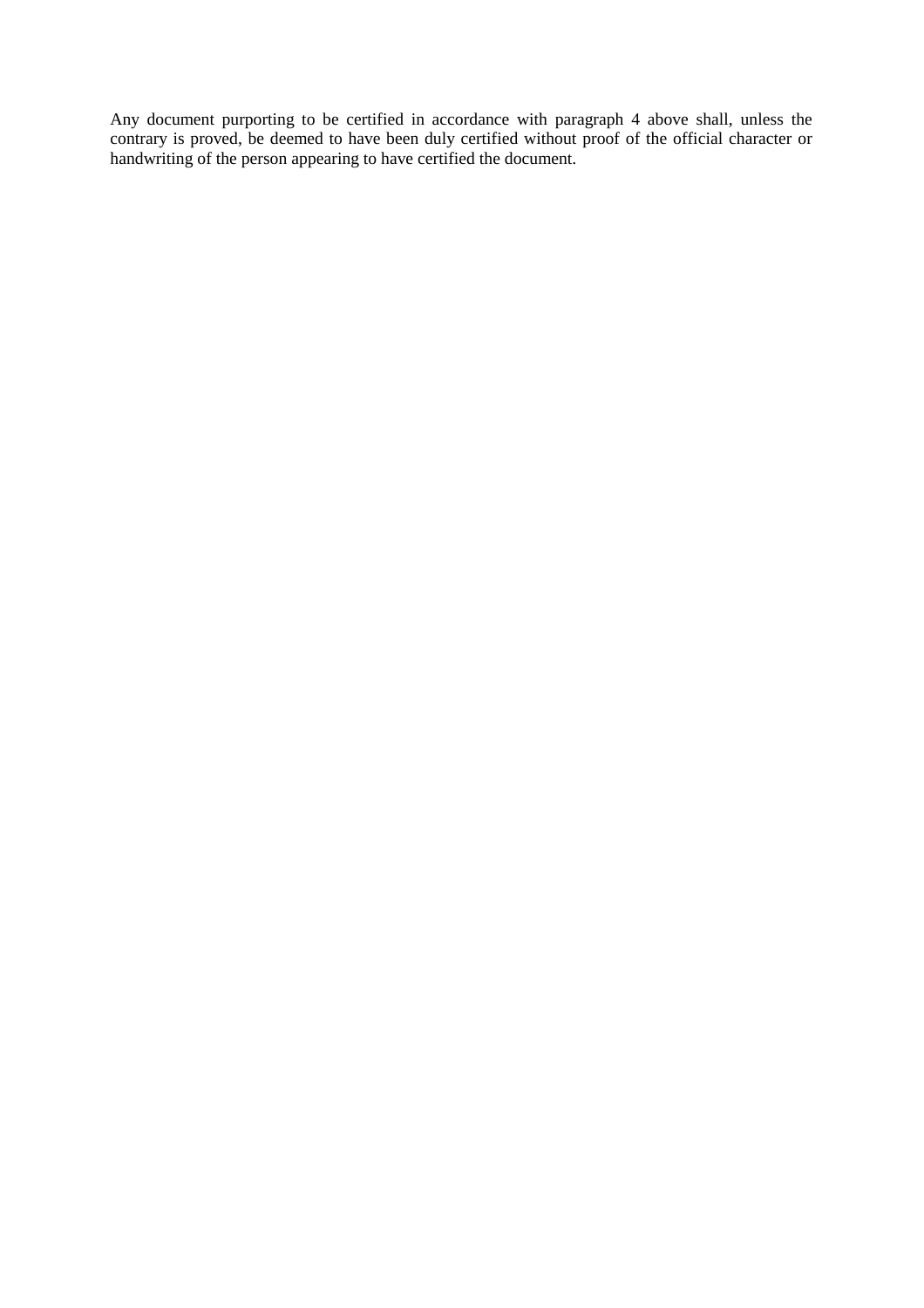### **SCHEDULE 2**

## **CONDITIONS FOR THE GRANT OF PLANT BREEDERS ' RIGHTS**

# **P ART I**

### **CRITERIA FOR GRANT OF RIGHTS**

### *Distinctness*

#### *Paragraph 1*

The variety shall be deemed to be distinct if it is clearly distinguishable by one or more characteristics which are capable of a precise description from any other variety whose existence is a matter of common knowledge at the time of the application.

#### *Uniformity*

### *Paragraph 2*

The variety shall be deemed to be uniform if, subject to the variation that may be expected from the particular features of its propagation, it is sufficiently uniform in those characteristics which are included in the examination for distinctness.

### *Stability*

### *Paragraph 3*

The variety shall be deemed to be stable if those characteristics which are included in the examination for distinctness, as well as any others used for the variety description, remain unchanged after repeated propagation or, in the case of a particular cycle of propagation, at the end of each such cycle.

## *Novelty*

## *Paragraph 4*

(1) The variety shall be deemed to be new if sub-paragraphs (2) and (3) below apply.

(2) This sub-paragraph applies if no sale or other disposal of propagating or harvested material of the variety for the purposes of exploiting the variety has, with the consent of the applicant, taken place in the United Kingdom earlier than one year before the date of the application.

(3) This sub-paragraph applies if no sale or other disposal of propagating or harvested material of the variety for the purposes of exploiting the variety has, with the consent of the applicant, taken place elsewhere than in the United Kingdom earlier than 4 years, or, in the case of trees or vines, 6 years, before the date of the application.

(4) For the purposes of sub-paragraphs (2) and (3) above, there shall be disregarded any sale or other disposal to which sub-paragraph  $(5)$ ,  $(6)$ ,  $(8)$  or  $(9)$  below applies.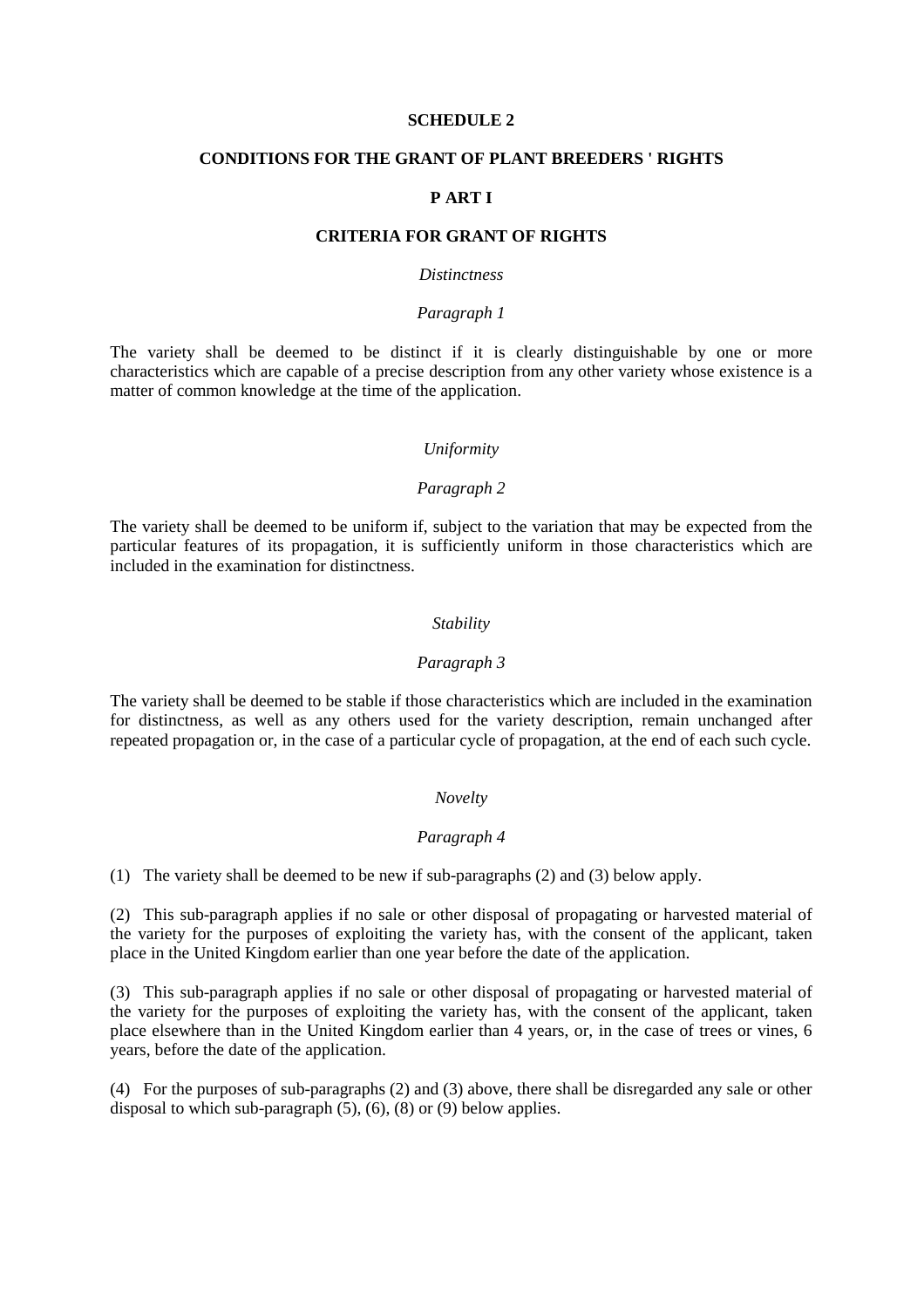(5) This sub-paragraph applies to any sale or other disposal of a stock of material of the variety to a person who at the time of the sale or other disposal is, or who subsequently becomes, the person entitled to the grant of plant breeders' rights in respect of the variety.

(6) This sub-paragraph applies to-

- (a) any sale or other disposal of propagating material of the variety to a person as part of qualifying arrangements, and
- (b) any sale or other disposal to the applicant, by a person who uses propagating material of the variety under any such arrangements, of the material produced directly or indirectly from the use.

(7) For the purposes of sub-paragraph (6) above, qualifying arrangements are arrangements under which-

- (a) a person uses propagating material of the variety under the applicant's control for the purpose of increasing the applicant's stock, or of carrying out tests or trials, and
- (b) the whole of the material produced, directly or indirectly, from the material becomes or remains the property of the applicant.

(8) This sub-paragraph applies to any sale or other disposal of material of the variety, other than propagating material, produced in the course of-

- (a) the breeding of the variety,
- (b) increasing the applicant's stock of material of the variety, or
- (c) carrying out tests or trials of the variety,

which does not involve identifying the variety from which the material is produced.

(9) This sub-paragraph applies to any disposal of material of the variety, otherwise than by way of sale, at an exhibition or for the purposes of display at an exhibition.

(10) For the purposes of sub-paragraphs (2) and (3) above, any sale or other disposal of propagating or harvested material of a variety for the purposes of exploiting the variety shall, if the variety is related to another variety, be treated as being also a sale or other disposal of propagating or harvested material of the other variety for the purposes of exploiting that variety.

(11) For the purposes of sub-paragraph (10) above, a variety is related to another if its nature is such that repeated production of the variety is not possible without repeated use of the other variety.

# **PART II**

# **PRIORITIES BETWEEN APPLICANTS FOR RIGHTS**

## *Paragraph 5*

*(1)* If a variety is bred, or discovered and developed, by two or more persons independently, the first of those persons, and any successors in title of theirs, to apply for the grant of plant breeders' rights in respect of it shall be the person entitled to the grant.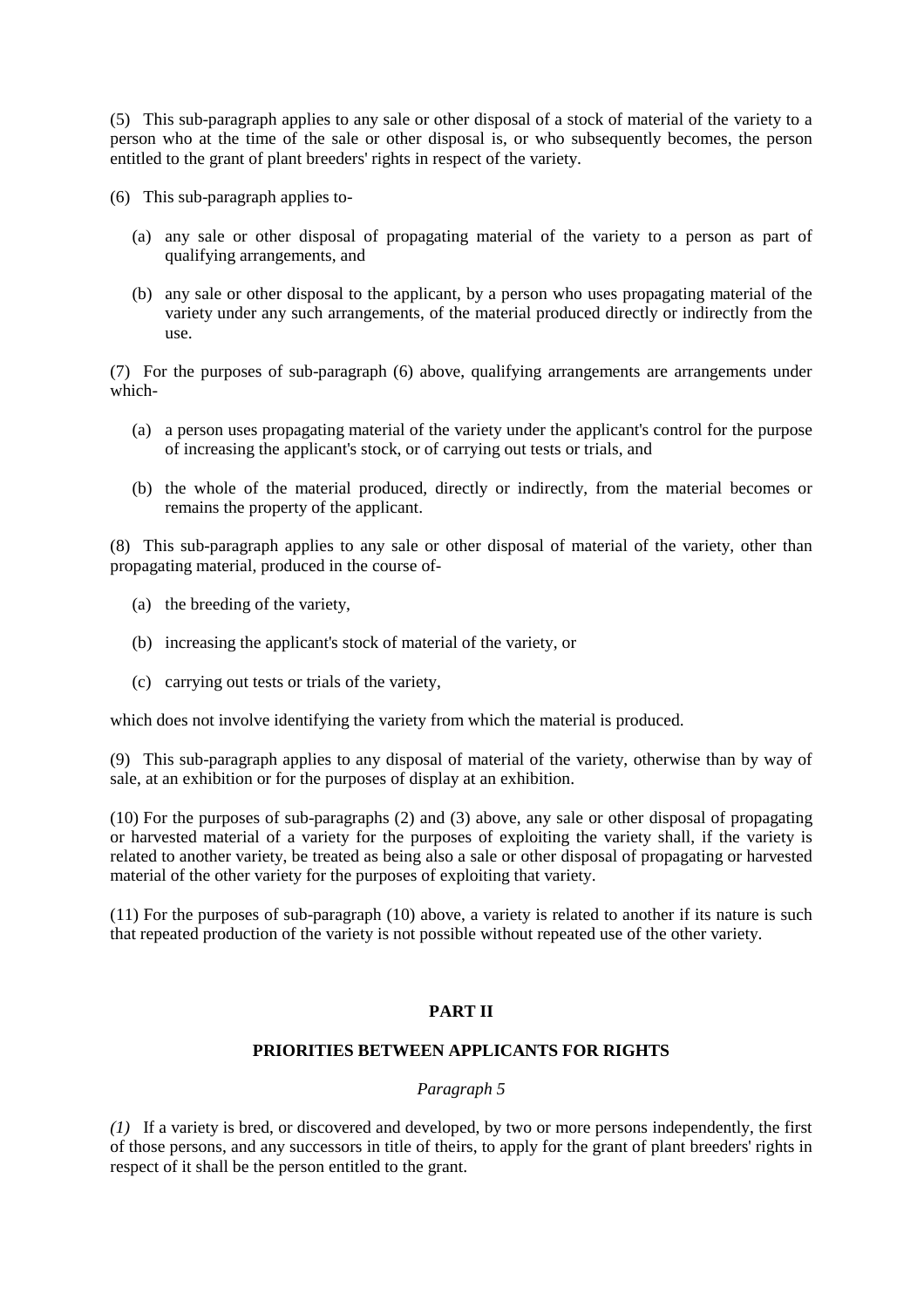(2) As between persons making applications for the grant of plant breeders' rights in respect of the same variety on the same date, the one who was first in a position to make an application for the grant of plant breeders' rights in respect of that variety, or who would have been first in that position if this Part of this Act had always been in force, shall be the person entitled to the grant.

# *Paragraph 6*

*(1)* If the following conditions are met, an application for the grant of plant breeders' rights shall be treated for the purposes of paragraphs 1, 4 and 5 above as made, not on the date on which it is in fact made, but on the earlier date mentioned in sub-paragraph (7) below.

(2) The first condition is that, in the 12 months immediately preceding the application under this Part of this Act, the applicant has duly made a parallel application under the law of-

- (a) the European Community,
- (b) any other intergovernmental organisation, or any State, which is, and was at the time of the application, a member of the Union as defined by Article 1(xi) of the Convention, or
- (c) any country or territory which is, and was at the time of the application, designated for the purposes of this provision by order made by the Ministers.

(3) The second condition is that the applicant has not duly made such a parallel application earlier than 12 months before the application under this Part of this Act.

(4) The third condition is that the application under this Part of this Act includes a claim to priority under this paragraph by reference to the parallel application.

(5) The fourth condition is that the application by reference to which priority is claimed has not been withdrawn or refused when the application under this Part of this Act is made.

(6) The fifth condition is that, within 3 months from the date of the application under this Part of this Act, the applicant submits to the Controller a copy of the documents constituting the parallel application, certified as a true copy by the authority to whom it is made.

(7) The earlier date referred to in sub-paragraph (1) above is the date of the parallel application mentioned in sub-paragraph (2) above.

(8) If more than one parallel application has been duly made as mentioned in sub-paragraph (2) above, the references in sub-paragraphs (4) to (7) above to the parallel application shall be construed as references to the earlier, or earliest, of the applications.

(9) In this paragraph-

- (a) "the Convention" means the International Convention for the Protection of New Varieties of Plants done on 2nd December 1961 and revised at Geneva on 10th November 1972, 23rd October 1978 and 19th March 1991, and
- (b) references to a parallel application, in relation to an application for the grant of plant breeders' rights, are to an application for the grant of plant variety rights in respect of the variety to which the application under this Part of this Act relates.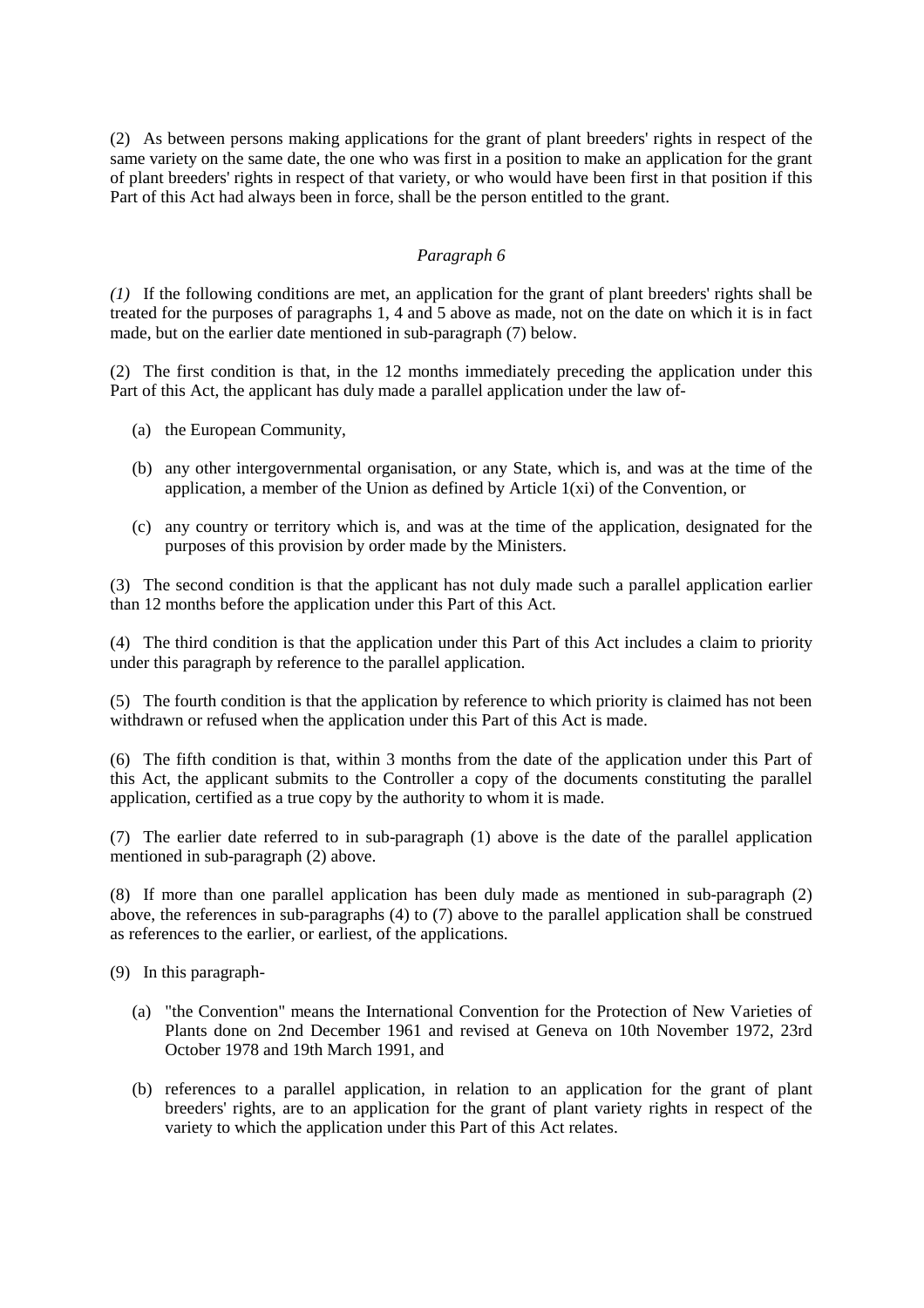# *Paragraph 7*

*(1)* Any priority which an application for the grant of plant breeders' rights enjoys by virtue of paragraph 6 above shall be forfeited if the applicant does not, before the end of the relevant period, satisfy all the requirements which are to be satisfied by an applicant before plant breeders' rights can be granted to him.

(2) For the purposes of sub-paragraph (1) above, the relevant period is the period of 2 years beginning with the day after the last day on which the applicant could have claimed priority under paragraph 6 above for his application.

(3) Where-

- (a) an application for the grant of plant breeders' rights enjoys priority by virtue of paragraph 6 above, and
- (b) the application by reference to which it enjoys priority is withdrawn or refused before the applicant has satisfied all the requirements which are to be satisfied by an applicant before plant breeders' rights can be granted to him,

sub-paragraph (1) above shall have effect with the substitution for "the relevant period" of "such period as the Controller may specify".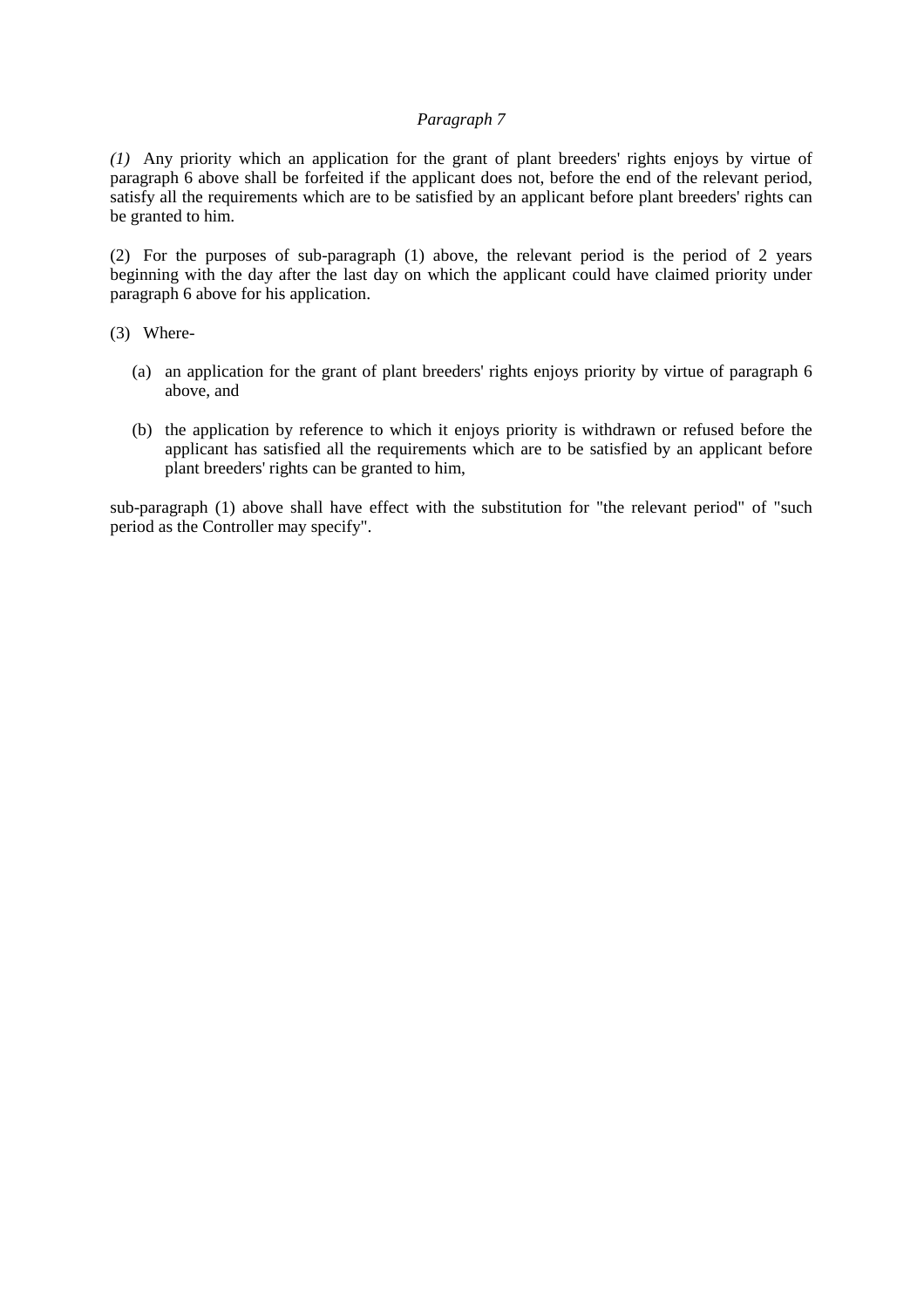## **SCHEDULE 3**

## **THE PLANT VARIETIES AND SEEDS TRIBUNAL**

### *Constitution of the Tribunal*

## *Paragraph 1*

In any case, the jurisdiction of the Tribunal shall be exercised by-

- (a) the relevant chairman,
- (b) a member of the panel constituted under paragraph 7(1)(a) below, and
- (c) a member of the panel constituted under paragraph  $7(1)(b)$  below;

and references to the Tribunal in this Act or the Plant Varieties and Seeds Act 1964 shall be construed accordingly.

# *Chairman*

# *Paragraph 2*

(1) The Lord Chancellor shall appoint a person to be chairman of the Tribunal for the purpose of proceedings brought before them in England and Wales.

(2) A person may only be appointed under this paragraph if he has a seven year general qualification, within the meaning of section 71 of the Courts and Legal Services Act 1990.

# *Paragraph 3*

*(1)* The Lord President of the Court of Session shall appoint a person to be chairman of the Tribunal for the purpose of proceedings brought before them in Scotland.

(2) A person may only be appointed under this paragraph if he is an advocate or solicitor in Scotland of at least 7 years' standing.

# *Paragraph 4*

*(1)* The Lord Chief Justice of Northern Ireland shall appoint a person to be chairman of the Tribunal for the purpose of proceedings brought before them in Northern Ireland.

(2) A person may only be appointed under this paragraph if he is a member of the Bar of Northern Ireland or solicitor of the Supreme Court of Northern Ireland of at least 7 years' standing.

# *Paragraph 5*

*(1)* Subject to sub-paragraph (2) below, a person's appointment under paragraph 2, 3 or 4 above shall be for such term as the appointing authority may determine before the person's appointment.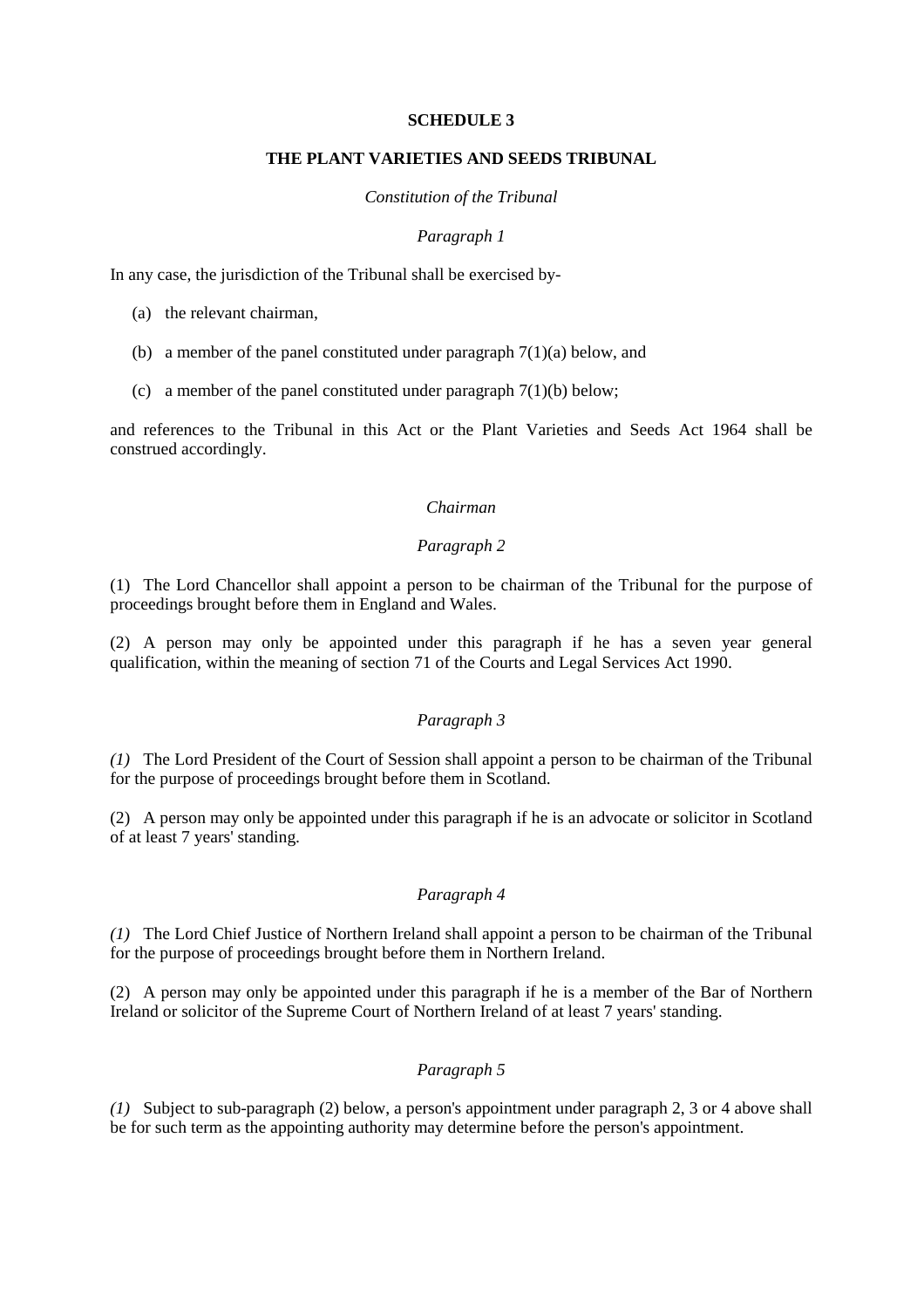(2) No appointment of a person under paragraph 2, 3 or 4 above shall be such as to extend beyond the day on which he attains the age of 70.

(3) A person who ceases to hold office under paragraph 2, 3 or 4 above shall be eligible for reappointment.

(4) A person may resign his appointment under paragraph 2, 3 or 4 above by notice in writing to the appointing authority.

(5) The appointing authority may revoke a person's appointment under paragraph 2, 3 or 4 above if satisfied that the person is unfit to continue in office or incapable of discharging his duties.

(6) Sub-paragraph (2) above is subject to section 26(4) to (6) of the Judicial Pensions and Retirement Act 1993 (power to authorise continuance in office up to the age of 75).

# *Paragraph 6*

*(1)* In the case of the temporary absence or inability to act of a person appointed under paragraph 2, 3 or 4 above, the appointing authority may appoint another person to act as deputy for that person.

(2) A person may only be appointed to act as deputy for a person appointed under paragraph 2, 3 or 4 above if he has the qualification required for appointment under that paragraph.

(3) A person appointed under sub-paragraph (1) above shall, when acting as deputy for a person appointed under paragraph 2, 3 or 4 above, have all the functions of that person.

# *The two panels*

# *Paragraph 7*

(1) The Ministers shall draw up and from time to time revise-

- (a) a panel of persons who have wide general knowledge in the field of agriculture, of horticulture or of forestry, and
- (b) a panel of persons who have specialised knowledge of particular species or groups of plants or of the seeds industry.

(2) The power to revise the panels drawn up under this paragraph shall include power to terminate a person's membership of either of them, and shall accordingly to that extent be subject to section 7 of the Tribunals and Inquiries Act 1992 (which makes it necessary to obtain the concurrence of the Lord Chancellor and of certain judicial officers in Scotland and Northern Ireland to dismissals in certain cases).

### *Selection from the panels*

# *Paragraph 8*

- *(1)* The members of the panels who are to deal with any case shall be selected as follows-
	- (a) the Ministers may select a member or members to deal with that particular case or class or group of cases, or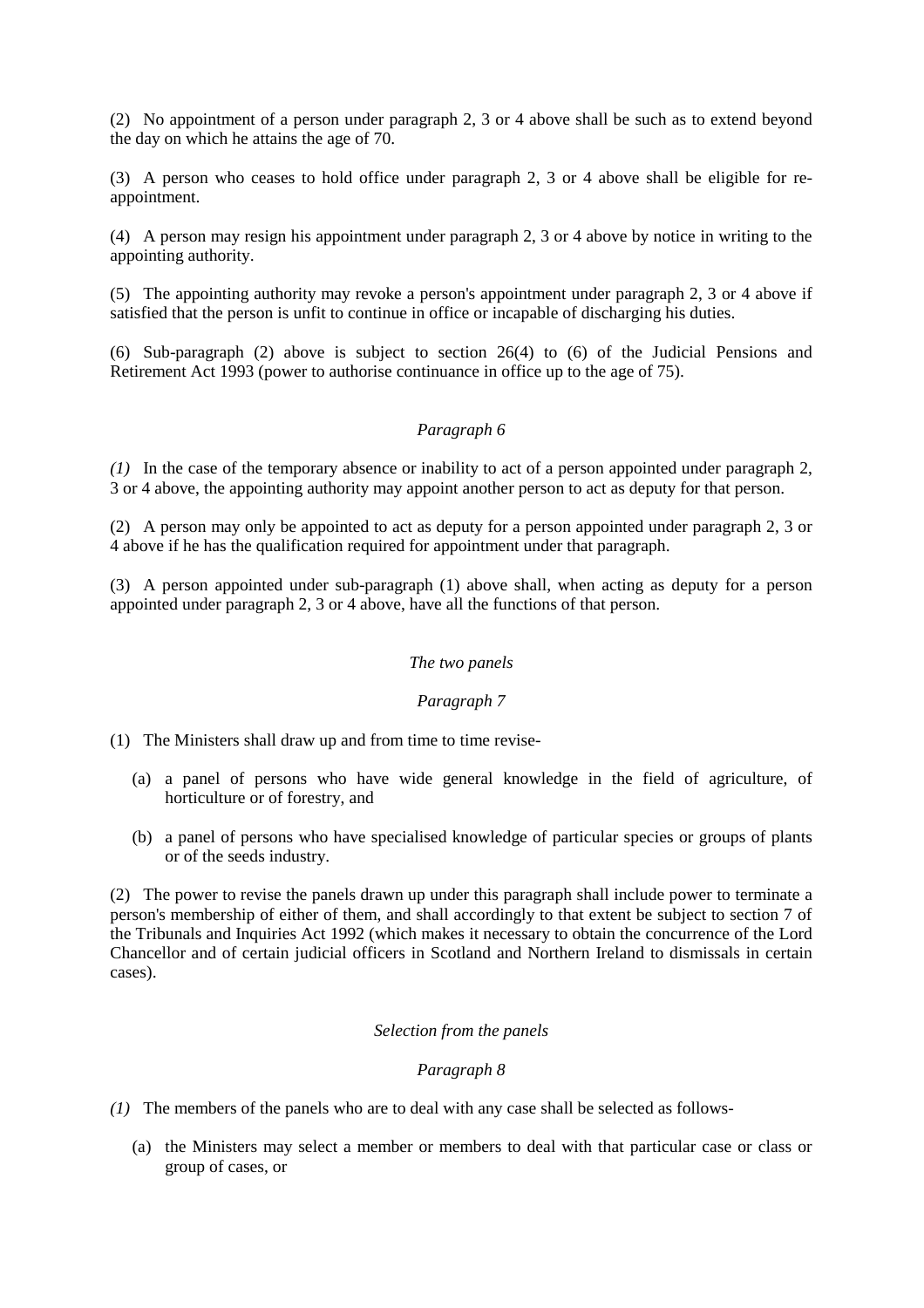(b) the Ministers may select for a class or group of cases members from amongst whom members to deal with any particular case shall be selected, and the selection from amongst those members of a member or members to deal with the particular case shall then be made either by the Ministers, or, if they so direct, by the relevant chairman.

(2) The member from the panel constituted under paragraph 7(1)(b) above shall be selected for his knowledge of the subject matter of a particular case or class or group of cases.

### *Sittings of the Tribunal*

## *Paragraph 9*

The Tribunal may, for the purpose of hearing proceedings brought before them in any part of the United Kingdom, sit anywhere in the United Kingdom.

## *Decisions of the Tribunal*

## *Paragraph 10*

(1) Any decision of the Tribunal in exercise of their jurisdiction shall be taken, in the event of a difference between members dealing with the case, by the votes of the majority.

(2) If, after the commencement of the hearing of any proceedings before the Tribunal, one of the three members of the Tribunal becomes incapable of continuing to hear the proceedings on account of sickness or for any other reason, the proceedings may, with the consent of all parties to the proceedings, be continued before the remaining two members of the Tribunal and heard and determined accordingly.

(3) If, in the case of proceedings continued under sub-paragraph (2) above, the two members differ in opinion, the case shall, on the application of any party to the proceedings, be re-argued and determined by the Tribunal as ordinarily constituted.

(4) A decision of the Tribunal shall not be questioned on the ground that a member was not validly appointed or selected.

### *Costs*

# *Paragraph 11*

(1) In any proceedings brought before the Tribunal in England and Wales or Northern Ireland under their statutory jurisdiction, the Tribunal may order any party to the proceedings to pay to any other party to the proceedings-

- (a) a specified sum in respect of the costs incurred in the proceedings by the second-mentioned party, or
- (b) the taxed amount of those costs.

(2) In the case of an order under sub-paragraph (1) above relating to proceedings brought in England and Wales, any costs required by the order to be taxed may be taxed in the county court according to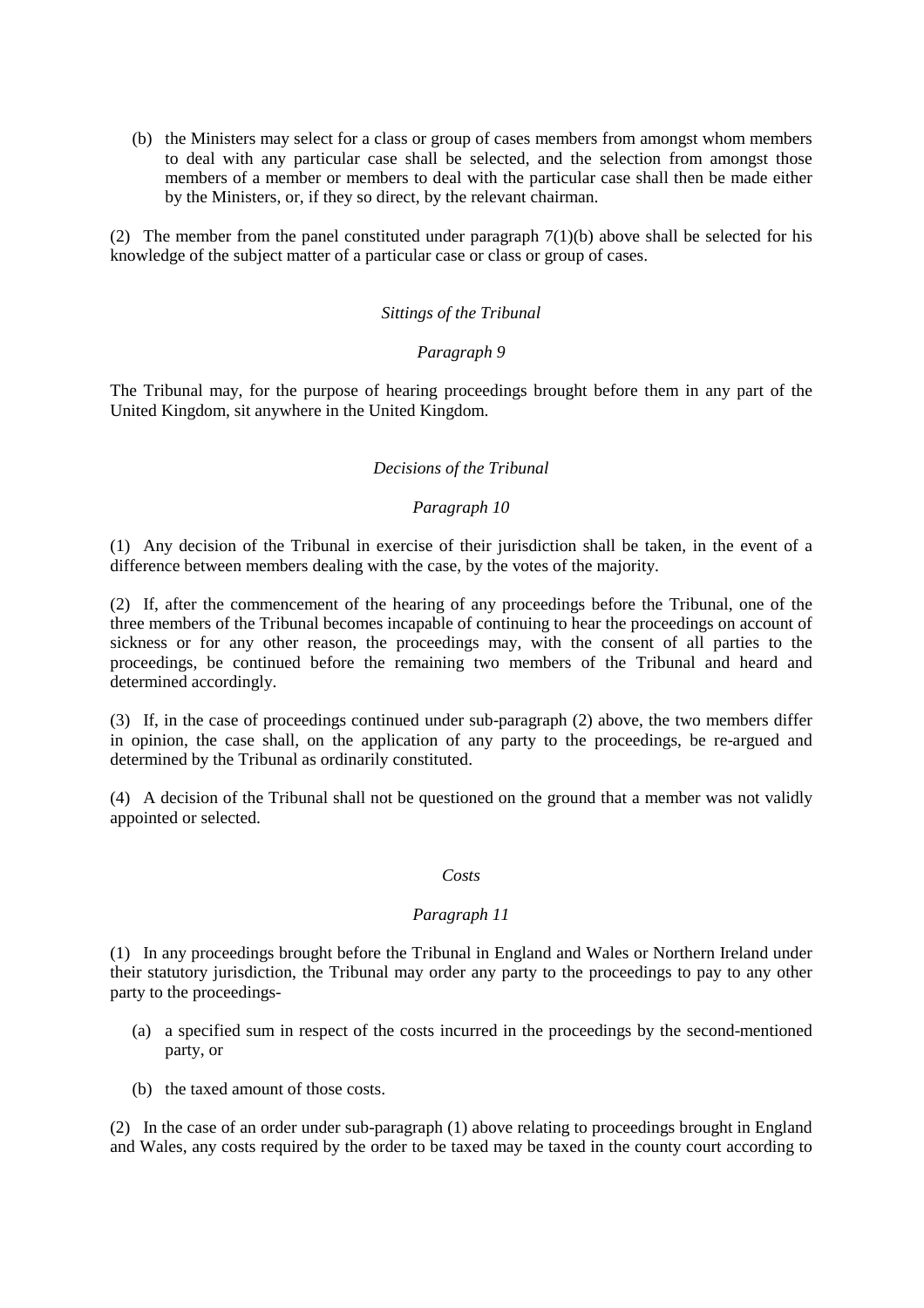such of the scales prescribed by the county court rules for proceedings in the county court as may be directed by the order or, if the order gives no direction, by the county court.

(3) In the case of any order under sub-paragraph (1) above relating to proceedings brought in Northern Ireland, any costs required by the order to be taxed may be taxed by the taxing master of the Supreme Court of Judicature of Northern Ireland according to such of the scales provided for equity suits or proceedings in the county courts under the County Courts (Northern Ireland) Order 1980 as may be directed by the order or, if the order gives no direction, by the taxing master.

# *Paragraph 12*

In any proceedings brought before the Tribunal in Scotland under their statutory jurisdiction, the Tribunal may order any party to the proceedings to pay to any other party to the proceedings any expenses incurred in the proceedings by the second-mentioned party and may tax or settle the amount of any expenses to be paid under any such order or direct in what manner they are to be taxed.

## *Rules*

## *Paragraph 13*

(1) The Lord Chancellor may make rules as to the procedure in connection with proceedings brought before the Tribunal in exercise of their statutory jurisdiction and as to the fees chargeable in respect of those proceedings, and the rules may in particular make provision-

- (a) as to the circumstances in which the Tribunal need not sit, or are not to sit, in public,
- (b) as to the form of any decision of the Tribunal,
- (c) as to the time within which any proceedings are to be instituted,
- (d) as to the evidence which may be required or admitted in any proceedings,
- (e) as to the examination of the parties, and of witnesses, on oath or affirmation in any proceedings,
- (f) as to the procedure for securing the attendance of witnesses and the production of documents in any proceedings.

(2) Rules under sub-paragraph (1) above shall be made by statutory instrument which shall be subject to annulment in pursuance of a resolution of either House of Parliament.

#### *Remuneration of Tribunal members*

### *Paragraph 14*

The Ministers may pay to members of the Tribunal such remuneration and allowances as the Ministers may determine.

*Officers and servants*

*Paragraph 15*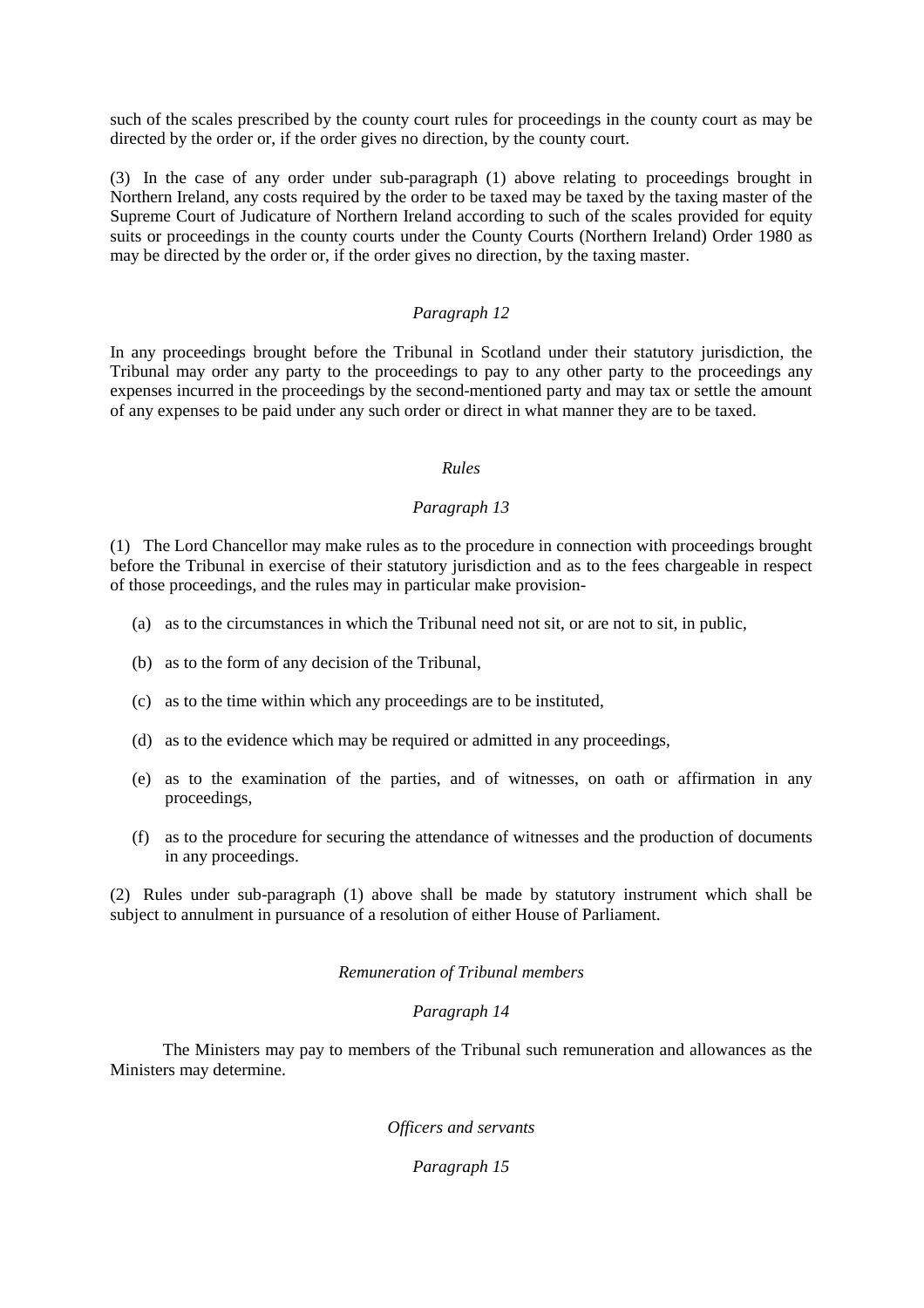(1) The Ministers may appoint such officers and servants of the Tribunal as the Ministers may determine.

(2) There shall be paid to the officers and servants appointed under this paragraph such remuneration and allowances as the Ministers may determine.

# *Interpretation*

# *Paragraph 16*

16. In this Schedule-

"appointing authority" means-

- (a) in relation to an appointment under paragraph 2 above, the Lord Chancellor,
- (b) in relation to an appointment under paragraph 3 above, the Lord President of the Court of Session, and
- (c) in relation to an appointment under paragraph 4 above, the Lord Chief Justice of Northern Ireland; and

"relevant chairman" means-

- (a) in relation to proceedings brought before the Tribunal in England and Wales, the person appointed under paragraph 2 above,
- (b) in relation to proceedings brought before the Tribunal in Scotland, the person appointed under paragraph 3 above, and
- (c) in relation to proceedings brought before the Tribunal in Northern Ireland, the person appointed under paragraph 4 above.